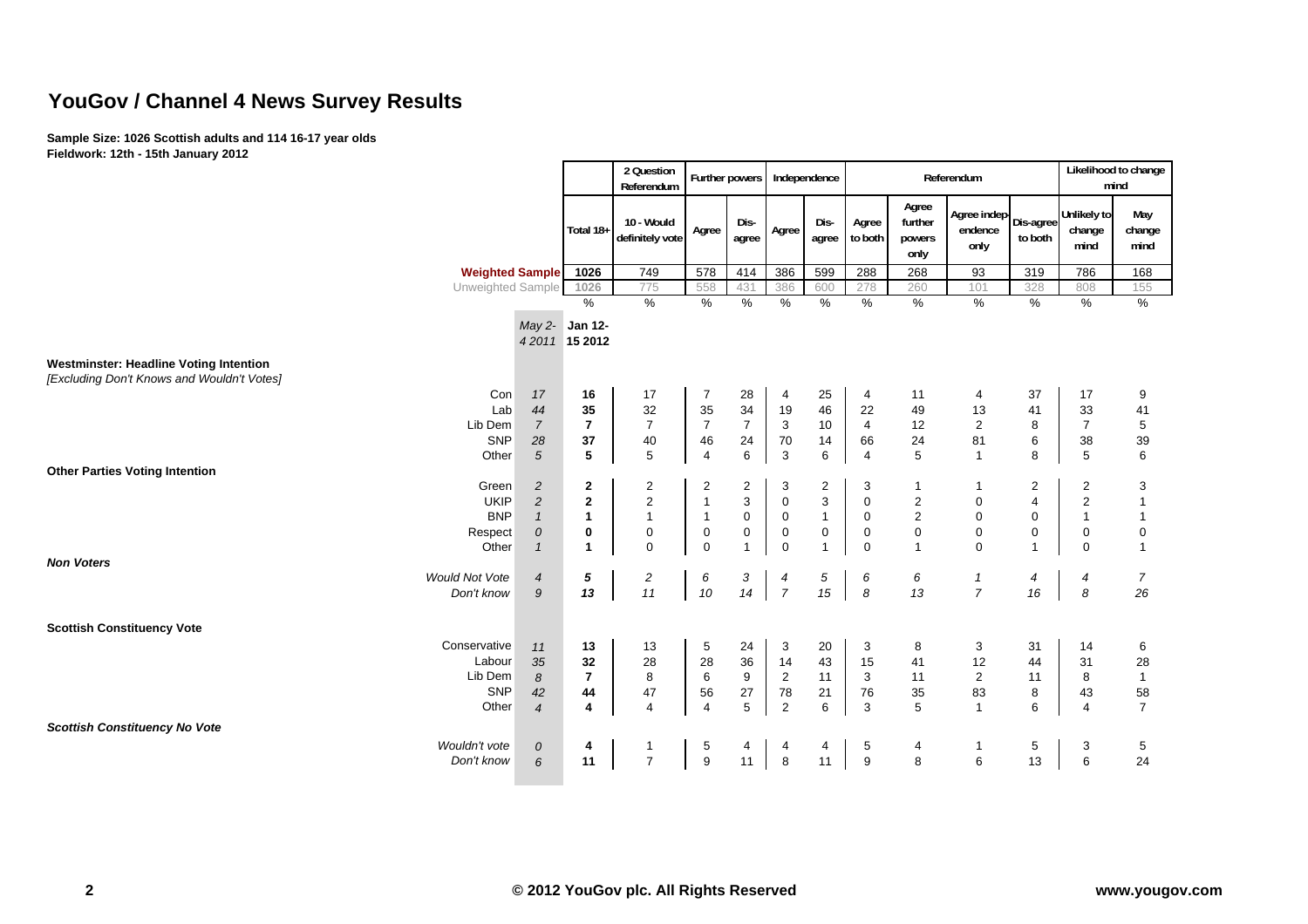|                                                                                                                                                                                                                                                                                                                        |                |                |                  |                         | <b>Westminster Voting intention</b> |                |                                            |                                            | <b>Holyrood Constituency Vote</b> |                     |                         | Gender         |               |                         | Age            |                |                  |                  | <b>Social Grade</b> |
|------------------------------------------------------------------------------------------------------------------------------------------------------------------------------------------------------------------------------------------------------------------------------------------------------------------------|----------------|----------------|------------------|-------------------------|-------------------------------------|----------------|--------------------------------------------|--------------------------------------------|-----------------------------------|---------------------|-------------------------|----------------|---------------|-------------------------|----------------|----------------|------------------|------------------|---------------------|
|                                                                                                                                                                                                                                                                                                                        |                | Total 18+      | Con              | Lab                     | Lib<br>Dem                          | <b>SNP</b>     | Con                                        | Lab                                        | Lib<br>Dem                        | <b>SNP</b>          | Male                    | Fe-<br>male    |               | 16-17 18-24 25-39 40-59 |                |                | $60+$            |                  | ABC1 C2DE           |
| <b>Weighted Sample</b>                                                                                                                                                                                                                                                                                                 |                | 1026           | 136              | 298                     | 58                                  | 311            | 113                                        | 276                                        | 63                                | 381                 | 488                     | 538            | 114           | 121                     | 248            | 366            | 290              | 482              | 544                 |
| Unweighted Sample                                                                                                                                                                                                                                                                                                      |                | 1026           | 156              | 265                     | 60                                  | 315            | 132                                        | 246                                        | 66                                | 387                 | 476                     | 550            | 114           | 74                      | 238            | 382            | 332              | 586              | 440                 |
|                                                                                                                                                                                                                                                                                                                        |                | $\%$           | %                | %                       | $\frac{0}{0}$                       | $\frac{0}{0}$  | $\%$                                       | $\frac{0}{0}$                              | $\frac{0}{0}$                     | $\%$                | $\frac{0}{0}$           | $\frac{0}{0}$  | $\frac{9}{6}$ | $\frac{0}{0}$           | $\frac{0}{0}$  | %              | $\frac{0}{0}$    | %                | $\frac{0}{0}$       |
| <b>Scottish Regional Vote</b>                                                                                                                                                                                                                                                                                          |                |                |                  |                         |                                     |                |                                            |                                            |                                   |                     |                         |                |               |                         |                |                |                  |                  |                     |
| Conservative                                                                                                                                                                                                                                                                                                           | 13             | 13             | 81               | 0                       |                                     | 0              | 93                                         | 0                                          | 5                                 | $\mathbf{1}$        | 13                      | 13             | 12            | 7                       | 9              | 9              | 24               | 19               | 7                   |
| Labour                                                                                                                                                                                                                                                                                                                 | 32             | 31             | $\,$ 5 $\,$      | 83                      | 6                                   | $\mathbf{1}$   | $\mathbf 0$                                | 91                                         | $\sqrt{3}$                        | $\overline{2}$      | 30                      | 31             | 20            | 29                      | 35             | 34             | 24               | 20               | 41                  |
| Lib Dem                                                                                                                                                                                                                                                                                                                | $\overline{7}$ | $\overline{7}$ | $\sqrt{5}$       | $\mathbf{1}$            | 72                                  | $\mathbf{1}$   |                                            | $\begin{array}{c} 1 \\ 5 \\ 3 \end{array}$ | 78                                | 1                   | 6                       | $\overline{7}$ | 20            | $\overline{7}$          | $\bf 8$        | $\sqrt{5}$     | 8                | 8                | $\,6\,$             |
| <b>SNP</b>                                                                                                                                                                                                                                                                                                             | 35             | 39             | $\overline{7}$   | 11                      | $10$                                | 89             | $\begin{array}{c} 2 \\ 2 \\ 3 \end{array}$ |                                            | $\boldsymbol{7}$                  | 84                  | 36                      | 41             | 36            | 41                      | 34             | 44             | $35\,$           | 40               | $38\,$              |
| Other                                                                                                                                                                                                                                                                                                                  | 14             | 11             | 3                | $\overline{\mathbf{4}}$ | 11                                  | 9              |                                            |                                            | $\overline{7}$                    | 11                  | 14                      | $\overline{7}$ | 13            | 17                      | 14             | 8              | $\boldsymbol{9}$ | 13               | 8                   |
| <b>Scottish Regional Vote: Others</b>                                                                                                                                                                                                                                                                                  |                |                |                  |                         |                                     |                |                                            |                                            |                                   |                     |                         |                |               |                         |                |                |                  |                  |                     |
| Green                                                                                                                                                                                                                                                                                                                  | 6              | 5              |                  |                         |                                     | 3              |                                            |                                            |                                   | 5                   | 6                       |                |               | 13                      |                | 3              | 2                |                  | 3                   |
| <b>Scottish Socialist Party</b>                                                                                                                                                                                                                                                                                        | 3              | $\mathbf{3}$   | $\mathbf 0$      | $\mathbf 0$             | $\ensuremath{\mathsf{3}}$           | $\,6\,$        | $\,0\,$                                    | $\mathbf{1}$                               |                                   | $\sqrt{5}$          | $\overline{4}$          | $\mathbf{1}$   | $\sqrt{2}$    | $\overline{c}$          | $\mathbf{3}$   | $\overline{2}$ | $\overline{4}$   | 3                | $\overline{c}$      |
| Solidarity                                                                                                                                                                                                                                                                                                             | $\mathcal{O}$  | $\mathbf 0$    | $\boldsymbol{0}$ | $\mathbf{1}$            | $\pmb{0}$                           | $\mathbf 0$    | $\begin{array}{c} 0 \\ 2 \end{array}$      | $\begin{array}{c} 0 \\ 0 \end{array}$      | $\begin{matrix}0\\2\end{matrix}$  | $\mathsf{O}\xspace$ | $\overline{\mathbf{0}}$ | $\overline{0}$ | $\mathbf 0$   | $\pmb{0}$               | $\mathbf 0$    | $\mathbf{1}$   | $\overline{0}$   | $\boldsymbol{0}$ | $\pmb{0}$           |
| Other                                                                                                                                                                                                                                                                                                                  | $\overline{4}$ | $\mathbf{2}$   |                  |                         | 2                                   | $\mathbf 0$    |                                            |                                            |                                   | $\mathbf{0}$        | $\mathbf{3}$            | $\overline{2}$ | 3             | $\overline{1}$          | $\overline{2}$ | $\overline{2}$ | 3                | $\overline{2}$   | $\mathbf{3}$        |
| <b>Scottish Regional No Vote</b>                                                                                                                                                                                                                                                                                       |                |                |                  |                         |                                     |                |                                            |                                            |                                   |                     |                         |                |               |                         |                |                |                  |                  |                     |
| Wouldn't vote                                                                                                                                                                                                                                                                                                          | $\mathcal{O}$  | 4              | 2                |                         |                                     | $\mathbf{0}$   | $\mathbf{1}$                               |                                            | 0                                 | $\overline{0}$      | 5                       |                | 11            | 8                       | 6              |                | $\mathbf{2}$     | 3                |                     |
| Don't know                                                                                                                                                                                                                                                                                                             | 6              | 11             | $\overline{3}$   | $\overline{2}$          | $\frac{2}{0}$                       | $\overline{2}$ | $\overline{1}$                             | $\mathbf 0$                                | $\mathbf{1}$                      | $\mathbf{3}$        | $\overline{5}$          | 16             | 21            | 11                      | 15             | 10             | 9                | 11               | 11                  |
|                                                                                                                                                                                                                                                                                                                        |                |                |                  |                         |                                     |                |                                            |                                            |                                   |                     |                         |                |               |                         |                |                |                  |                  |                     |
| The Scottish government has said it will hold a referendum on the future<br>constitutional position of Scotland.                                                                                                                                                                                                       |                |                |                  |                         |                                     |                |                                            |                                            |                                   |                     |                         |                |               |                         |                |                |                  |                  |                     |
| There are still a number of decisions to make regarding the referendum, such as<br>exactly when it is held, what is included on the ballot paper and who should be<br>eligible to vote in it. Who do you think should make these decision, the Scottish<br>government at Holyrood or the UK government at Westminster? |                |                |                  |                         |                                     |                |                                            |                                            |                                   |                     |                         |                |               |                         |                |                |                  |                  |                     |
| The Scottish government should make these decisions                                                                                                                                                                                                                                                                    |                | 44             | 13               | 33                      | 30                                  | 81             | 10                                         | 27                                         | 26                                | 77                  | 48                      | 40             | 42            | 30                      | 46             | 51             | 38               | 44               | 44                  |
| The UK government should make these decisions                                                                                                                                                                                                                                                                          |                | 12             | 35               | 15                      | 11                                  | $\mathbf{1}$   | 37                                         | 18                                         | 9                                 | $\mathbf{1}$        | 13                      | 11             | 9             | $\overline{7}$          | 13             | 10             | 16               | 12               | $12$                |
| They should negotiate the decisions together                                                                                                                                                                                                                                                                           |                | 39             | 52               | 48                      | 58                                  | 17             | 51                                         | 51                                         | 65                                | 21                  | 36                      | 42             | 42            | 53                      | $36\,$         | $33\,$         | 45               | 41               | $38\,$              |
| Don't know                                                                                                                                                                                                                                                                                                             |                | 5              |                  | $\overline{4}$          | $\overline{2}$                      | $\overline{1}$ | $\overline{1}$                             | $\overline{4}$                             | $\mathbf 0$                       | $\mathbf{1}$        | 3                       | $\overline{7}$ | 6             | 9                       | $\overline{4}$ | $\,6\,$        | $\overline{2}$   | 3                | 6                   |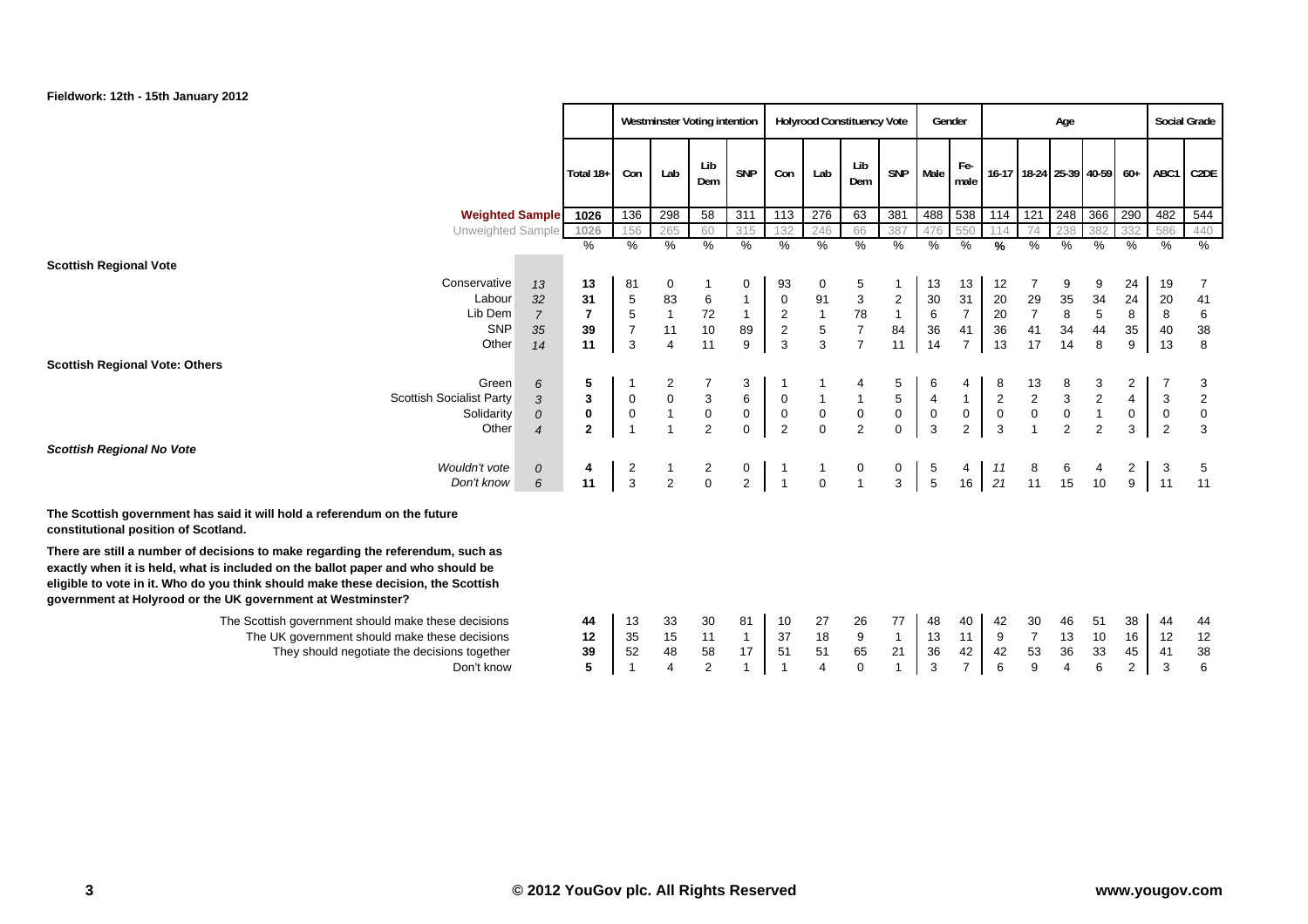

|                                                                                                                                                                                                                                     |                |                | 2 Question<br>Referendum      | Further powers            |                |                | Independence   |                  |                                    | Referendum                                 |                |                               | Likelihood to change<br>mind |
|-------------------------------------------------------------------------------------------------------------------------------------------------------------------------------------------------------------------------------------|----------------|----------------|-------------------------------|---------------------------|----------------|----------------|----------------|------------------|------------------------------------|--------------------------------------------|----------------|-------------------------------|------------------------------|
|                                                                                                                                                                                                                                     |                | Total 18+      | 10 - Would<br>definitely vote | Agree                     | Dis-<br>agree  | Agree          | Dis-<br>agree  | Agree<br>to both | Agree<br>further<br>powers<br>only | Agree indep   Dis-agree<br>endence<br>only | to both        | Unlikely to<br>change<br>mind | May<br>change<br>mind        |
| <b>Weighted Sample</b>                                                                                                                                                                                                              |                | 1026           | 749                           | 578                       | 414            | 386            | 599            | 288              | 268                                | 93                                         | 319            | 786                           | 168                          |
| Unweighted Sample                                                                                                                                                                                                                   |                | 1026           | 775                           | 558                       | 431            | 386            | 600            | 278              | 260                                | 101                                        | 328            | 808                           | 155                          |
|                                                                                                                                                                                                                                     |                | %              | $\frac{9}{6}$                 | $\%$                      | $\%$           | $\%$           | %              | %                | $\%$                               | $\%$                                       | %              | %                             | $\%$                         |
| <b>Scottish Regional Vote</b>                                                                                                                                                                                                       |                |                |                               |                           |                |                |                |                  |                                    |                                            |                |                               |                              |
| Conservative                                                                                                                                                                                                                        | 13             | 13             | 14                            | 6                         | 24             | 3              | 20             | 3                | 8                                  | $\overline{2}$                             | 31             | 15                            | 6                            |
| Labour                                                                                                                                                                                                                              | 32             | 31             | 28                            | 29                        | 33             | 16             | 41             | 18               | 40                                 | 11                                         | 41             | 30                            | 26                           |
| Lib Dem                                                                                                                                                                                                                             | $\overline{7}$ | $\overline{7}$ | $\overline{7}$                | 6                         | $\overline{7}$ | $\sqrt{3}$     | 9              | $\mathbf{3}$     | 10                                 | $\ensuremath{\mathsf{3}}$                  | 8              | $\overline{7}$                | 3                            |
| <b>SNP</b><br>Other                                                                                                                                                                                                                 | 35<br>14       | 39<br>11       | 41<br>10                      | 47<br>12                  | 27<br>$\,8\,$  | 66<br>12       | 21<br>9        | 63<br>13         | 30<br>11                           | 74<br>9                                    | 12<br>8        | 38<br>10                      | 49<br>16                     |
| <b>Scottish Regional Vote: Others</b>                                                                                                                                                                                               |                |                |                               |                           |                |                |                |                  |                                    |                                            |                |                               |                              |
| Green                                                                                                                                                                                                                               | 6              | 5              | 5                             |                           | 3              | 6              |                | 8                | 5                                  | 2                                          | 3              | 4                             | 13                           |
| <b>Scottish Socialist Party</b>                                                                                                                                                                                                     | 3              | 3              | $\mathbf{3}$                  | $\ensuremath{\mathsf{3}}$ | $\overline{2}$ | $\sqrt{5}$     | $\mathbf{1}$   | $\pmb{4}$        | $\boldsymbol{2}$                   | $\overline{\mathcal{I}}$                   | $\mathbf 0$    | 3                             | $\sqrt{2}$                   |
| Solidarity                                                                                                                                                                                                                          | $\mathcal{O}$  | 0              | $\mathbf 0$                   | $\pmb{0}$                 | $\pmb{0}$      | $\pmb{0}$      | 0              | $\mathbf 0$      | $\mathbf 0$                        | $\mathbf 0$                                | $\mathbf{1}$   | 0                             | $\mathbf 0$                  |
| Other                                                                                                                                                                                                                               | $\overline{4}$ | $\overline{2}$ | 3                             | $\overline{2}$            | $\mathbf{3}$   | $\overline{1}$ | $\overline{4}$ | $\overline{1}$   | 3                                  | $\Omega$                                   | $\overline{4}$ | 3                             | $\overline{1}$               |
| <b>Scottish Regional No Vote</b>                                                                                                                                                                                                    |                |                |                               |                           |                |                |                |                  |                                    |                                            |                |                               |                              |
| Wouldn't vote                                                                                                                                                                                                                       | 0              | 4              |                               |                           | 4              | 4              | 4              | 5                | 4                                  | $\begin{array}{c} 2 \\ 9 \end{array}$      | 5              | 3                             | $\overline{5}$               |
| Don't know                                                                                                                                                                                                                          | 6              | 11             | 8                             | $\frac{5}{9}$             | 11             | 8              | 12             | 8                | 10                                 |                                            | 12             | $\overline{7}$                | 22                           |
| The Scottish government has said it will hold a referendum on the future<br>constitutional position of Scotland.<br>There are still a number of decisions to make regarding the referendum, such as                                 |                |                |                               |                           |                |                |                |                  |                                    |                                            |                |                               |                              |
| exactly when it is held, what is included on the ballot paper and who should be<br>eligible to vote in it. Who do you think should make these decision, the Scottish<br>government at Holyrood or the UK government at Westminster? |                |                |                               |                           |                |                |                |                  |                                    |                                            |                |                               |                              |
| The Scottish government should make these decisions                                                                                                                                                                                 |                | 44             | 47                            | 58                        | 25             | 75             | 23             | 73               | 41                                 | 80                                         | 9              | 46                            | 44                           |
| The UK government should make these decisions                                                                                                                                                                                       |                | 12             | 12                            | $\overline{4}$            | 23             | $\sqrt{2}$     | 18             | $\sqrt{2}$       | 6                                  | 3                                          | 29             | 14                            | 5                            |
| They should negotiate the decisions together                                                                                                                                                                                        |                | 39             | 39                            | 34                        | 46             | 18             | 53             | 19               | 51                                 | 16                                         | 55             | 39                            | 47                           |
| Don't know                                                                                                                                                                                                                          |                | 5              | $\overline{1}$                | $\boldsymbol{\Delta}$     | $\overline{7}$ | 5              | 5              | 6                | $\overline{2}$                     | $\overline{2}$                             | 8              | $\overline{2}$                | $\overline{4}$               |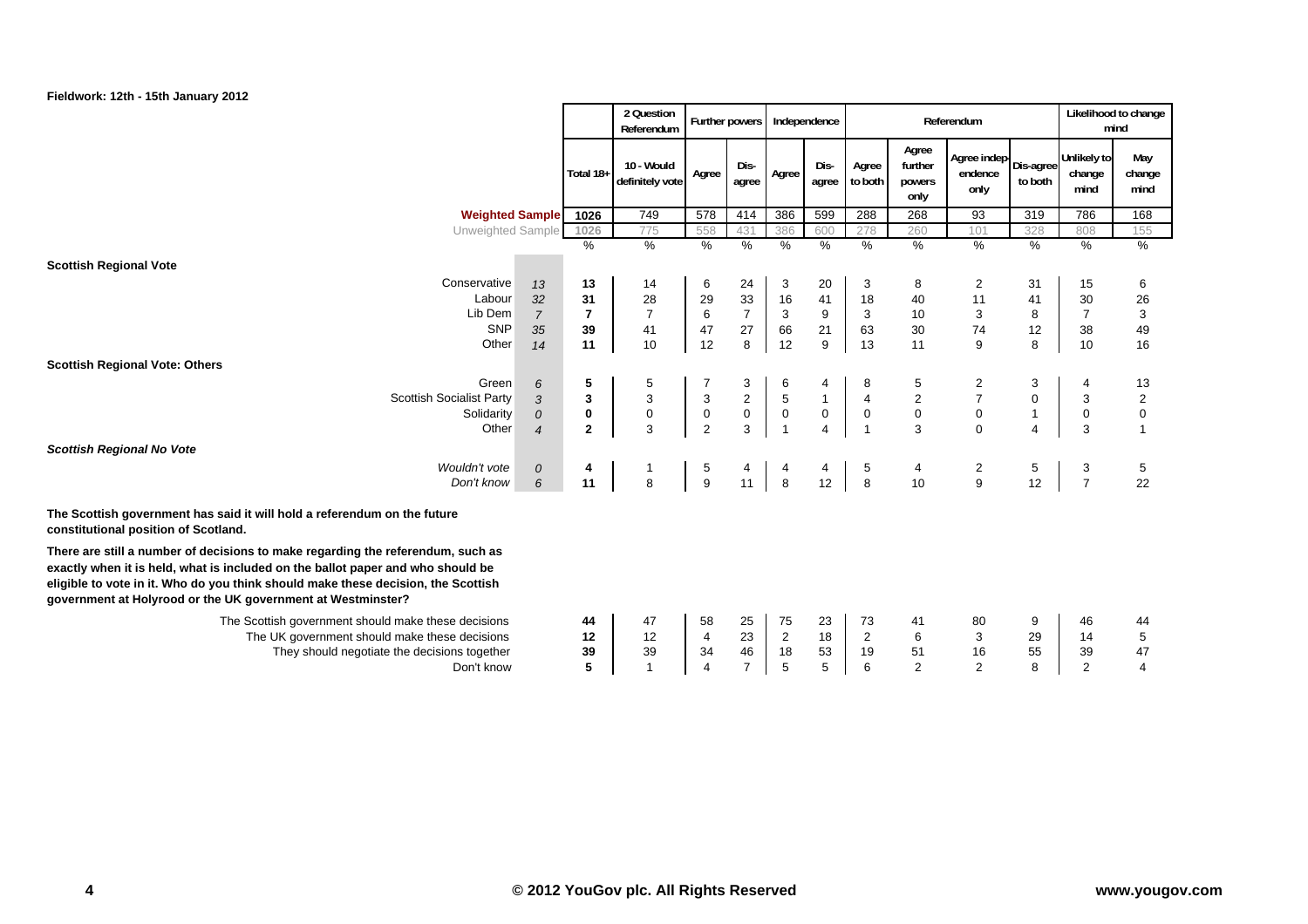

|                                                                                                                                                                                                                                                                                                                                |                |                |                | Westminster Voting intention |                  |                |                  | <b>Holyrood Constituency Vote</b> |                 |                         | Gender         |               |                | Age              |                           |                         |                  | <b>Social Grade</b>     |
|--------------------------------------------------------------------------------------------------------------------------------------------------------------------------------------------------------------------------------------------------------------------------------------------------------------------------------|----------------|----------------|----------------|------------------------------|------------------|----------------|------------------|-----------------------------------|-----------------|-------------------------|----------------|---------------|----------------|------------------|---------------------------|-------------------------|------------------|-------------------------|
|                                                                                                                                                                                                                                                                                                                                | Total 18+      | Con            | Lab            | Lib<br>Dem                   | <b>SNP</b>       | Con            | Lab              | Lib<br>Dem                        | <b>SNP</b>      | Male                    | Fe-<br>male    |               |                |                  | 16-17 18-24 25-39 40-59   | $60+$                   | ABC1             | C <sub>2</sub> DE       |
| <b>Weighted Sample</b>                                                                                                                                                                                                                                                                                                         | 1026           | 136            | 298            | 58                           | 311              | 113            | 276              | 63                                | 381             | 488                     | 538            | 114           | 121            | 248              | 366                       | 290                     | 482              | 544                     |
| Unweighted Sample                                                                                                                                                                                                                                                                                                              | 1026           | 156            | 265            | 60                           | 315              | 132            | 246              | 66                                | 387             | 476                     | 550            | 114           | 74             | 238              | 382                       | 332                     | 586              | 440                     |
| d that the referendum should offer people the straight choice<br>tland should remain part of the UK or negotiate independence.<br>laim that a third option should be included on the ballot paper,<br>e chance to vote for an extension of powers for the Scottish<br>dless of how you would vote, do you think the referendum | $\%$           | $\%$           | %              | $\%$                         | %                | %              | $\%$             | $\%$                              | %               | $\%$                    | $\frac{0}{0}$  | $\frac{9}{6}$ | $\frac{0}{0}$  | %                | %                         | $\%$                    | %                | $\%$                    |
| Be a straight choice over independence                                                                                                                                                                                                                                                                                         | 43             | 73             | 49             | 39                           | 31               | 74             | 54               | 49                                | 29              | 49                      | 38             | 26            | 35             | 36               | 41                        | 57                      | 45               | 42                      |
| Include a third option to extend the powers of the Scottish parliament                                                                                                                                                                                                                                                         | 46             | 17             | 41             | 55                           | 66               | 17             | 35               | 49                                | 67              | 44                      | 48             | 51            | 50             | 54               | 47                        | 37                      | 48               | 45                      |
| <b>Neither</b>                                                                                                                                                                                                                                                                                                                 | 3              | 5              | 4              | $\,6\,$                      | $\mathbf 0$      | $\mathbf 5$    | 6                | $\mathbf{1}$                      | $\pmb{0}$       | 3                       | $\overline{4}$ | 10            | $\mathbf{2}$   | 3                | $\,$ 5 $\,$               | 3                       | $\overline{2}$   | $\overline{\mathbf{4}}$ |
| Don't know                                                                                                                                                                                                                                                                                                                     | $\overline{7}$ | 5              | 5              | $\mathbf 0$                  | 3                | $\overline{4}$ | 6                | $\mathbf 0$                       | 3               | 3                       | 11             | 13            | 13             | 8                | 8                         | 4                       | $\,6\,$          | 9                       |
| think the referendum should be held?                                                                                                                                                                                                                                                                                           |                |                |                |                              |                  |                |                  |                                   |                 |                         |                |               |                |                  |                           |                         |                  |                         |
| 2012                                                                                                                                                                                                                                                                                                                           | 23             | 43             | 25             | 19                           | 13               | 48             | 29               | 22                                | 11              | 23                      | 23             | 16            | 22             | 21               | 19                        | 30                      | 23               | 23                      |
| 2013                                                                                                                                                                                                                                                                                                                           | 15             | 16             | 21             | 20                           | 11               | 13             | 22               | 21                                | 12              | 15                      | 15             | 21            | 14             | 19               | 15                        | 14                      | 15               | 16                      |
| 2014                                                                                                                                                                                                                                                                                                                           | 33             | 13             | 20             | 27                           | 63               | 11             | 16               | 24                                | 60              | 39                      | 27             | 15            | 25             | 31               | 37                        | 33                      | 37               | 29                      |
| 2015 or later                                                                                                                                                                                                                                                                                                                  | 4              | 2              | $\overline{4}$ | 5                            | 5                | $\overline{2}$ | 3                | 5                                 | $6\phantom{1}6$ | $\overline{\mathbf{4}}$ | $\overline{4}$ | 18            | $\mathbf{1}$   | 5                | $\overline{4}$            | 4                       | 3                | 5                       |
| I do not think there should be a referendum at all                                                                                                                                                                                                                                                                             | 12             | 21             | 17             | 21                           | $\mathbf{1}$     | 23             | 20               | 24                                | $\mathbf{1}$    | 10                      | 14             | 18            | 23             | 9                | 12                        | 11                      | 12               | 12                      |
| Don't know                                                                                                                                                                                                                                                                                                                     | 13             | 5              | 12             | 8                            | 6                | 3              | 10               | $\overline{4}$                    | 10              | 8                       | 17             | 12            | 14             | 16               | 13                        | 10                      | 10               | 15                      |
| is referendum, if it contained only one question about whether<br>ament should have its powers extended to enable independence<br>ingdom<br>10, where 0 means you would definitely not vote, and 10 means<br>uld vote, how likely would you be to vote in a referendum on<br>lence?                                            |                |                |                |                              |                  |                |                  |                                   |                 |                         |                |               |                |                  |                           |                         |                  |                         |
| 0 - Would definitely not vote                                                                                                                                                                                                                                                                                                  | 3              | 2              | 1              | 5                            | 1                | 3              | 2                | 2                                 | 1               | 2                       | 3              | 2             | 3              | 2                | 3                         | 3                       | 3                | 3                       |
| 1                                                                                                                                                                                                                                                                                                                              | 0              | $\mathbf 0$    | 1              | $\pmb{0}$                    | $\mathbf 0$      | $\pmb{0}$      | $\mathbf{1}$     | $\pmb{0}$                         | $\pmb{0}$       | $\pmb{0}$               | 0              | 0             | $\pmb{0}$      | $\mathbf 0$      | $\pmb{0}$                 | $\pmb{0}$               | 0                | $\mathbf 0$             |
| 2                                                                                                                                                                                                                                                                                                                              | 1              | $\mathbf{1}$   | $\mathbf{1}$   | 2                            | $\boldsymbol{0}$ | $\overline{1}$ | $\mathbf{1}$     | 0                                 | $\pmb{0}$       | $\mathbf{1}$            | 0              | 2             | $\pmb{0}$      | $\mathbf{1}$     | $\mathbf 0$               | 0                       | 0                | $\mathbf{1}$            |
| 3                                                                                                                                                                                                                                                                                                                              | $\mathbf 1$    | 0              | $\overline{c}$ | $\mathbf 0$                  | $\mathbf 0$      | $\mathbf 0$    | $\mathbf{1}$     | 0                                 | $\pmb{0}$       | $\mathbf 0$             | $\mathbf{1}$   | 0             | $\overline{c}$ | 0                | $\mathbf{1}$              | $\pmb{0}$               | 0                | $\mathbf 1$             |
| 4                                                                                                                                                                                                                                                                                                                              | 0              | 0              | $\mathbf{1}$   | 0                            | $\mathbf 0$      | $\mathbf 0$    | $\mathbf{1}$     | 0                                 | $\mathbf 0$     | $\pmb{0}$               | $\mathbf{1}$   | 0             | $\pmb{0}$      | $\pmb{0}$        | $\pmb{0}$                 | $\mathbf{1}$            | $\mathbf 0$      | $\mathbf{0}$            |
| 5                                                                                                                                                                                                                                                                                                                              | $\mathbf 2$    | 3              | $\overline{c}$ | $\mathbf 0$                  | $\mathbf{1}$     | $\overline{2}$ | 3                | 0                                 | $\mathbf{1}$    | $\boldsymbol{2}$        | 3              | 3             | $\sqrt{2}$     | $\boldsymbol{2}$ | $\ensuremath{\mathsf{3}}$ | $\overline{\mathbf{c}}$ | $\overline{c}$   | $\overline{c}$          |
| 6                                                                                                                                                                                                                                                                                                                              | $\mathbf 1$    | $\mathbf{1}$   | $\mathbf{1}$   | $\mathbf 0$                  | $\mathbf{1}$     | $\mathbf 0$    | $\mathbf{1}$     | $\mathbf 0$                       | $\mathbf{1}$    | 1                       | $\mathbf{1}$   | 2             | $\sqrt{2}$     | $\overline{2}$   | $\mathbf{1}$              | $\pmb{0}$               | $\mathbf{1}$     | $\mathbf{1}$            |
| 7                                                                                                                                                                                                                                                                                                                              | 3              | $\overline{2}$ | 4              | 0                            | $\mathbf{1}$     | 3              | 5                | 0                                 | $\mathbf{1}$    | 3                       | 3              | 4             | $\mathbf{1}$   | 5                | $\overline{4}$            | $\mathbf{1}$            | $\overline{2}$   | $\overline{\mathbf{4}}$ |
| 8                                                                                                                                                                                                                                                                                                                              | 3              | $\overline{c}$ | $\overline{c}$ | $\overline{c}$               | 5                | 3              | $\overline{c}$   | 3                                 | 4               | 3                       | 4              | 3             | $\sqrt{2}$     | 5                | 3                         | 2                       | $\boldsymbol{2}$ | $\frac{5}{5}$           |
| 9                                                                                                                                                                                                                                                                                                                              | 4              | $\mathbf{1}$   | $\overline{c}$ | 9                            | 6                | $\mathbf 0$    | $\boldsymbol{2}$ | $\,6\,$                           | 6               | $\overline{\mathbf{4}}$ | 4              | 6             | $\mathbf{1}$   | 6                | $\,$ 5 $\,$               | 3                       | 3                |                         |
| 10 - Would definitely vote                                                                                                                                                                                                                                                                                                     | 78             | 86             | 80             | 82                           | 86               | 87             | 80               | 89                                | 86              | 81                      | 76             | 71            | 82             | 72               | 74                        | 87                      | 84               | 73                      |
| Don't know                                                                                                                                                                                                                                                                                                                     | 3              | $\overline{2}$ | 3              | $\Omega$                     | $\overline{1}$   | 3              | 3                | $\mathbf 0$                       | $\overline{1}$  | $\overline{2}$          | 4              | 6             | 3              | 4                | 5                         | 1                       | $\overline{2}$   | $\overline{\mathbf{4}}$ |

Some have argued that the referendum should offer people over whether Scotland should remain part of the UK or negotiated **Others however claim that a third option should be included** offering people the chance to vote for an extension of powe parliament. Regardless of how you would vote, do you think **should…?**

| Be a straight choice over independence                                 |
|------------------------------------------------------------------------|
| Include a third option to extend the powers of the Scottish parliament |
| Neither                                                                |
| Don't know                                                             |
| And when do you think the referendum should be held?                   |
| 2012                                                                   |
| 2013                                                                   |
| 2014                                                                   |
| 2015 or later                                                          |
| I do not think there should be a referendum at all                     |
| Don't know                                                             |
|                                                                        |

Thinking about this referendum, if it contained only one que the Scottish Parliament should have its powers extended to **from the United Kingdom**

On a scale of 0 to 10, where 0 means you would definitely no you definitely would vote, how likely would you be to vote in **Scottish independence?**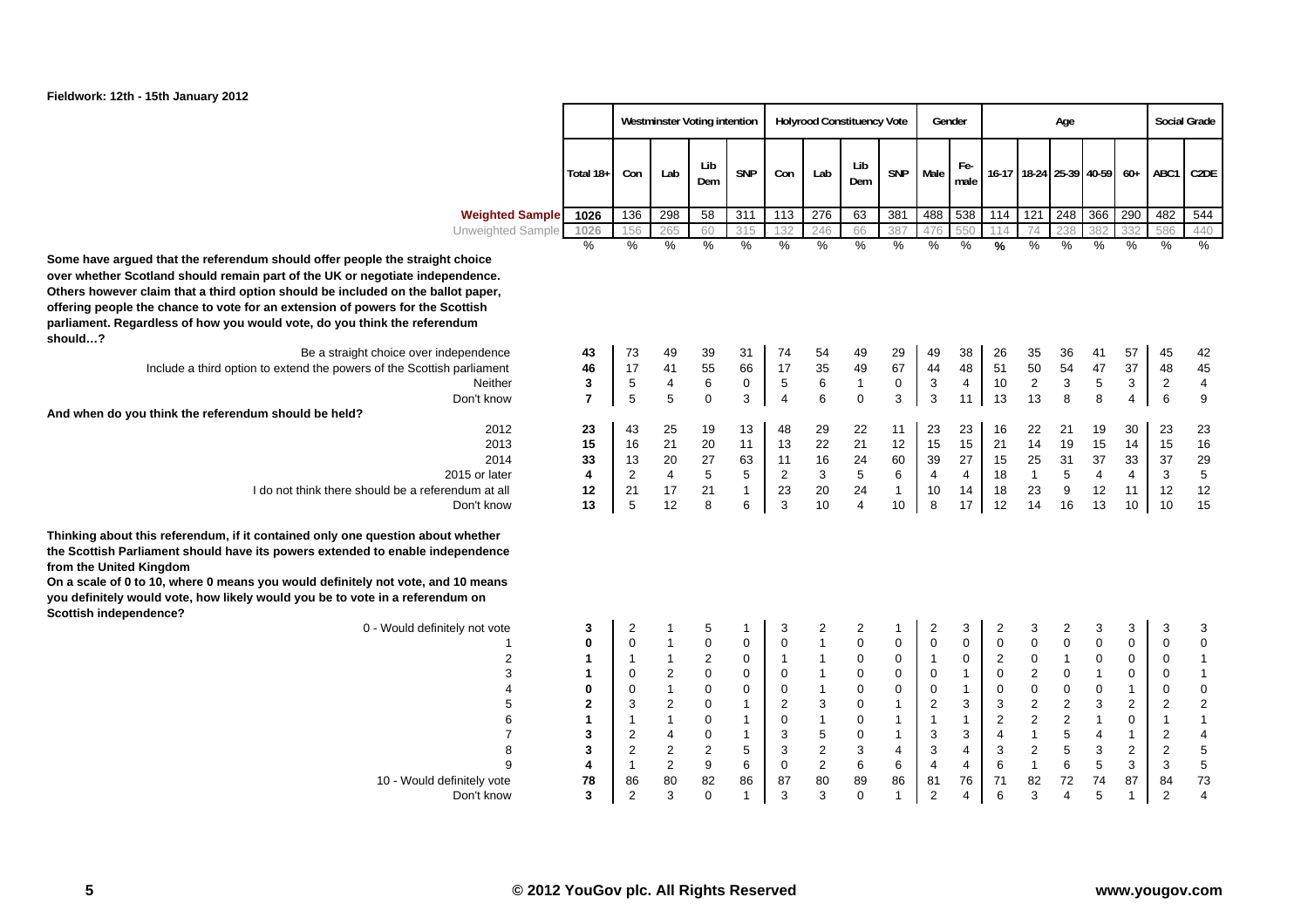

|                                                                                                                                                                                                                                                                                                                                                                                                                  |                  | 2 Question<br>Referendum      |                         | Further powers             |                             | Independence     |                         |                                    | Referendum                                   |                            |                               | Likelihood to change<br>mind              |
|------------------------------------------------------------------------------------------------------------------------------------------------------------------------------------------------------------------------------------------------------------------------------------------------------------------------------------------------------------------------------------------------------------------|------------------|-------------------------------|-------------------------|----------------------------|-----------------------------|------------------|-------------------------|------------------------------------|----------------------------------------------|----------------------------|-------------------------------|-------------------------------------------|
|                                                                                                                                                                                                                                                                                                                                                                                                                  | Total 18+        | 10 - Would<br>definitely vote | Agree                   | Dis-<br>agree              | Agree                       | Dis-<br>agree    | Agree<br>to both        | Agree<br>further<br>powers<br>only | Agree indep-<br>Dis-agree<br>endence<br>only | to both                    | Unlikely to<br>change<br>mind | May<br>change<br>mind                     |
| <b>Weighted Sample</b>                                                                                                                                                                                                                                                                                                                                                                                           | 1026             | 749                           | 578                     | 414                        | 386                         | 599              | 288                     | 268                                | 93                                           | 319                        | 786                           | 168                                       |
| Unweighted Sample                                                                                                                                                                                                                                                                                                                                                                                                | 1026             | 775                           | 558                     | 431                        | 386                         | 600              | 278                     | 260                                | 101                                          | 328                        | 808                           | 155                                       |
| Some have argued that the referendum should offer people the straight choice<br>over whether Scotland should remain part of the UK or negotiate independence.<br>Others however claim that a third option should be included on the ballot paper,<br>offering people the chance to vote for an extension of powers for the Scottish<br>parliament. Regardless of how you would vote, do you think the referendum | $\%$             | $\frac{9}{6}$                 | %                       | $\frac{9}{6}$              | $\frac{9}{6}$               | $\frac{0}{0}$    | %                       | $\frac{9}{6}$                      | %                                            | %                          | %                             | $\frac{9}{6}$                             |
| should?<br>Be a straight choice over independence                                                                                                                                                                                                                                                                                                                                                                | 43               | 46                            | 30                      | 64                         | 33                          | 52               | 27                      | 34                                 | 51                                           | 68                         | 50                            | 22                                        |
| Include a third option to extend the powers of the Scottish parliament                                                                                                                                                                                                                                                                                                                                           | 46               | 49                            | 63                      | 23                         | 60                          | 36               | 65                      | 59                                 | 46                                           | 16                         | 43                            | 67                                        |
| Neither                                                                                                                                                                                                                                                                                                                                                                                                          | 3                | $\overline{c}$                | 2                       | $\,$ 5 $\,$                | $\mathbf{1}$                | $\,$ 5 $\,$      | $\mathbf{1}$            | $\overline{2}$                     | $\mathbf 0$                                  | $\overline{7}$             | 3                             | $\overline{1}$                            |
| Don't know                                                                                                                                                                                                                                                                                                                                                                                                       | $\overline{7}$   | 3                             | 6                       | 8                          | $\,6\,$                     | $\overline{7}$   | $\overline{7}$          | $\overline{4}$                     | $\overline{4}$                               | 9                          | 3                             | 9                                         |
| And when do you think the referendum should be held?                                                                                                                                                                                                                                                                                                                                                             |                  |                               |                         |                            |                             |                  |                         |                                    |                                              |                            |                               |                                           |
| 2012                                                                                                                                                                                                                                                                                                                                                                                                             | 23               | 24                            | 18                      | 32                         | 14                          | 30               | 14                      | 23                                 | 12                                           | 37                         | 27                            | 11                                        |
| 2013                                                                                                                                                                                                                                                                                                                                                                                                             | 15               | 14                            | 16                      | 14                         | 13                          | 17               | 13                      | 21                                 | 14                                           | 14                         | 16                            | 17                                        |
| 2014                                                                                                                                                                                                                                                                                                                                                                                                             | 33               | 37                            | 42                      | 20                         | 58                          | 15               | 57                      | 24                                 | 60                                           | 8                          | 34                            | 33                                        |
| 2015 or later                                                                                                                                                                                                                                                                                                                                                                                                    | 4                | $\overline{4}$<br>11          | 5<br>5                  | 3                          | $\overline{4}$              | $\overline{4}$   | 4<br>$\mathbf{1}$       | 6                                  | 3                                            | $\overline{c}$             | 4                             | 5                                         |
| I do not think there should be a referendum at all<br>Don't know                                                                                                                                                                                                                                                                                                                                                 | 12<br>13         | 8                             | 14                      | 22<br>10                   | $\mathbf{1}$<br>11          | 20<br>14         | 11                      | 10<br>17                           | $\mathbf 0$<br>11                            | 28<br>10                   | 14<br>6                       | 4<br>30                                   |
| Thinking about this referendum, if it contained only one question about whether<br>the Scottish Parliament should have its powers extended to enable independence<br>from the United Kingdom<br>On a scale of 0 to 10, where 0 means you would definitely not vote, and 10 means<br>you definitely would vote, how likely would you be to vote in a referendum on<br>Scottish independence?                      |                  |                               |                         |                            |                             |                  |                         |                                    |                                              |                            |                               |                                           |
| 0 - Would definitely not vote                                                                                                                                                                                                                                                                                                                                                                                    | 3                | $\pmb{0}$                     | 2                       | 4                          | $\mathbf 1$                 | 4                | $\overline{\mathbf{1}}$ | $\overline{2}$                     | 0                                            | 5                          | 2                             | 3                                         |
| 1<br>2                                                                                                                                                                                                                                                                                                                                                                                                           | 0<br>$\mathbf 1$ | $\mathbf 0$<br>$\mathbf 0$    | 0                       | $\mathbf 0$<br>$\mathbf 0$ | $\mathbf 0$<br>$\mathbf{1}$ | 0<br>$\mathbf 0$ | 0<br>$\overline{1}$     | $\mathbf 0$<br>$\mathbf 0$         | $\overline{0}$<br>$\mathbf 0$                | $\mathbf 0$<br>$\mathbf 0$ | 0<br>0                        | $\overline{1}$<br>$\overline{\mathbf{1}}$ |
| 3                                                                                                                                                                                                                                                                                                                                                                                                                | $\mathbf{1}$     | $\boldsymbol{0}$              | $\mathbf{1}$            | $\mathbf 0$                | $\mathbf{1}$                | $\overline{1}$   | $\overline{1}$          | $\mathbf{1}$                       | $\mathbf 0$                                  | $\mathbf 0$                | 1                             | $\overline{1}$                            |
| 4                                                                                                                                                                                                                                                                                                                                                                                                                | $\bf{0}$         | $\mathbf 0$                   | $\mathbf 0$             | $\mathbf{1}$               | $\mathbf 0$                 | $\overline{1}$   | 0                       | $\mathbf 0$                        | $\mathbf 0$                                  | $\mathbf{1}$               | 0                             | $\overline{1}$                            |
| 5                                                                                                                                                                                                                                                                                                                                                                                                                | $\mathbf{2}$     | $\mathbf 0$                   | $\overline{c}$          | 3                          | $\mathbf{1}$                | 3                | $\overline{c}$          | $\overline{2}$                     | $\mathbf 0$                                  | $\overline{4}$             | 1                             | $\overline{4}$                            |
| 6                                                                                                                                                                                                                                                                                                                                                                                                                | 1                | $\mathbf 0$                   | $\overline{\mathbf{c}}$ | $\pmb{0}$                  | $\mathbf{1}$                | 2                | $\mathbf{1}$            | 3                                  | $\mathbf 0$                                  | $\mathbf 0$                | 1                             | 3                                         |
| $\overline{7}$                                                                                                                                                                                                                                                                                                                                                                                                   | 3                | $\mathbf 0$                   | $\overline{4}$          | $\overline{c}$             | $\overline{c}$              | 3                | 3                       | 4                                  | 0                                            | $\overline{2}$             | 2                             | 5                                         |
| 8                                                                                                                                                                                                                                                                                                                                                                                                                | 3                | $\mathbf{1}$                  | $\overline{4}$          | 3                          | 5                           | $\overline{c}$   | 5                       | $\overline{c}$                     | 6                                            | $\overline{2}$             | 3                             | 8                                         |
| 9                                                                                                                                                                                                                                                                                                                                                                                                                | 4                | $\mathbf 0$                   | $\,$ 5 $\,$             | 3                          | $6\phantom{1}$              | $\overline{4}$   | 6                       | $\,$ 5 $\,$                        | 6                                            | $\mathbf 2$                | 5                             | 4                                         |
| 10 - Would definitely vote                                                                                                                                                                                                                                                                                                                                                                                       | 78<br>3          | 98<br>$\Omega$                | 78<br>3                 | 80<br>$\overline{4}$       | 80<br>3                     | 78<br>3          | 77<br>4                 | 78<br>$\mathbf{1}$                 | 87<br>$\Omega$                               | 79<br>5                    | 84<br>1                       | 67<br>$\overline{2}$                      |
| Don't know                                                                                                                                                                                                                                                                                                                                                                                                       |                  |                               |                         |                            |                             |                  |                         |                                    |                                              |                            |                               |                                           |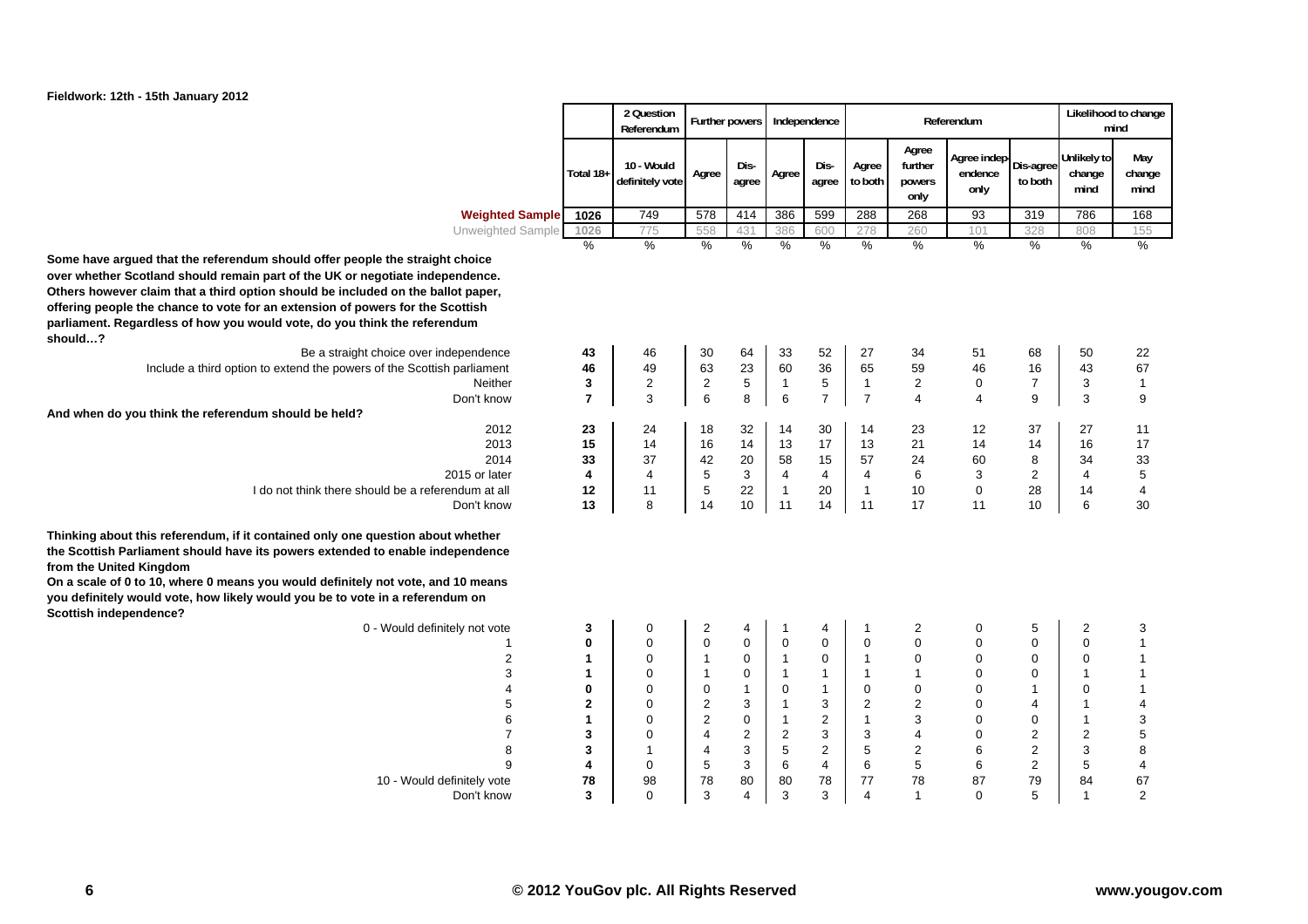

|                        |           |     |     | Westminster Voting intention |            |     |     | <b>Holyrood Constituency Vote</b> |            |      | Gender      |         |     | Age |                   |       |           | <b>Social Grade</b> |
|------------------------|-----------|-----|-----|------------------------------|------------|-----|-----|-----------------------------------|------------|------|-------------|---------|-----|-----|-------------------|-------|-----------|---------------------|
|                        | Total 18+ | Con | Lab | Lib<br>Dem                   | <b>SNP</b> | Con | Lab | Lib<br>Dem                        | <b>SNP</b> | Male | Fe-<br>male | $16-17$ |     |     | 18-24 25-39 40-59 | $60+$ | ABC1 C2DE |                     |
| <b>Weighted Sample</b> | 1026      | 136 | 298 | 58                           | 311        | 113 | 276 | 63                                | 381        | 488  | 538         | 114     | 121 | 248 | 366               | 290   | 482       | 544                 |
| Unweighted Sample      | 1026      | 56  | 265 | 60                           | 315        | 132 | 246 | 66                                | 387        | 476  | 550         | 14      | 74  | 238 | 382               | 332   | 586       | 440                 |
|                        | %         | %   | %   | %                            | %          | %   | %   | %                                 | %          | %    | %           | %       | %   | %   | %                 | %     | %         | %                   |

**And thinking about if this referendum contained two questions, one asking if people would support an extension of the powers and responsibilities of the Scottish Parliament, and the second about whether the Scottish Parliament should also have its powers extended to enable independence from the United Kingdom**

**On a scale of 0 to 10, where 0 means you would definitely not vote, and 10 means you definitely would vote, how likely would you be to vote in a referendum on extending the powers and responsibilities of the Scottish Parliament and independence?**

| 0 - Would definitely not vote                                                                                                     | 4            | 5              | 3              |             | 1           |             | 3                       | 6              | 1  | 4              | 4              | 2              | 3           |                | 3                       | $\overline{7}$ | 3              | 4                       |
|-----------------------------------------------------------------------------------------------------------------------------------|--------------|----------------|----------------|-------------|-------------|-------------|-------------------------|----------------|----|----------------|----------------|----------------|-------------|----------------|-------------------------|----------------|----------------|-------------------------|
|                                                                                                                                   | 0            | 0              | $\mathbf{1}$   | 0           | $\mathbf 0$ | 0           |                         | 0              | 0  | $\mathbf 0$    | 0              | $\overline{c}$ | $\mathbf 0$ | $\mathbf 0$    | $\mathbf{1}$            | 0              | 0              | $\mathbf 0$             |
| $\overline{2}$                                                                                                                    | 0            | 0              |                | 0           | 0           | 0           |                         | 0              | 0  | 0              | $\mathbf 0$    | 0              | $\mathbf 0$ |                | 0                       | 0              | 0              | 0                       |
| 3                                                                                                                                 |              |                | 0              | $\mathbf 0$ | $\mathbf 0$ |             | 0                       | $\mathbf 0$    | 0  | 0              |                | 0              | $\pmb{0}$   |                | 0                       | 1              | 0              | 1                       |
|                                                                                                                                   |              | 3              |                | 0           | 0           | 3           |                         | 0              | 0  |                | 1              | 5              | $\pmb{0}$   | $\pmb{0}$      | $\overline{\mathbf{c}}$ | 0              |                |                         |
| 5                                                                                                                                 | 4            | 3              | 6              | $\mathbf 0$ | 1           | 2           | 7                       | 0              |    | 2              | 5              | 3              | 8           | 4              | 4                       | $\mathbf{1}$   | 3              | 4                       |
|                                                                                                                                   | $\mathbf{2}$ | 2              | 3              | 0           | 0           | 0           | 3                       | 2              |    | 3              | 1              |                | 3           |                | 3                       | 2              | 2              | $\boldsymbol{2}$        |
|                                                                                                                                   | 3            |                | 3              | 3           | 1           |             | 3                       |                | 2  | $\overline{c}$ | 3              | 5              | 1           | 6              | 3                       | 0              | 2              | $\overline{\mathbf{4}}$ |
| 8                                                                                                                                 | 4            | $\overline{2}$ | $\overline{4}$ | 3           | 5           | 2           | $\overline{\mathbf{4}}$ |                | 5  | 5              | 4              | 7              | 4           | 5              | 5                       | $\overline{2}$ | $\overline{c}$ | 6                       |
| 9                                                                                                                                 | 4            |                | 3              | 9           | 6           | $\mathbf 0$ | $\overline{\mathbf{c}}$ | $\overline{7}$ | 6  | $\overline{4}$ | $\overline{4}$ | 2              | 2           | 5              | $\overline{\mathbf{4}}$ | 3              | 3              | $\mathbf 5$             |
| 10 - Would definitely vote                                                                                                        | 73           | 80             | 70             | 75          | 84          | 80          | 70                      | 82             | 84 | 76             | 70             | 66             | 75          | 71             | 69                      | 79             | 80             | 67                      |
| Don't know                                                                                                                        | 4            | 2              | 5              | 3           | 1           | 3           | 5                       | $\mathbf 0$    | 1  | $\overline{2}$ | 6              | 6              | 3           | $\overline{4}$ | 6                       | 3              | 3              | 5                       |
| or are unsure, please leave the questions<br>er significant devolution of all financial<br>hile Defence and Foreign policy remain |              |                |                |             |             |             |                         |                |    |                |                |                |             |                |                         |                |                |                         |
| answer and would vote n=992]                                                                                                      |              |                |                |             |             |             |                         |                |    |                |                |                |             |                |                         |                |                |                         |
| YES, I AGREE                                                                                                                      | 58           | 27             | 59             | 60          | 73          | 24          | 53                      | 51             | 75 | 61             | 55             | 52             | 60          | 72             | 59                      | 44             | 59             | 58                      |
| NO, I DO NOT AGREE                                                                                                                | 42           | 73             | 41             | 40          | 27          | 76          | 47                      | 49             | 25 | 39             | 45             | 48             | 40          | 28             | 41                      | 56             | 41             | 42                      |
| nt should negotiate a settlement with the<br>so that Scotland becomes an independent                                              |              |                |                |             |             |             |                         |                |    |                |                |                |             |                |                         |                |                |                         |
| answer and would vote n=985]                                                                                                      |              |                |                |             |             |             |                         |                |    |                |                |                |             |                |                         |                |                |                         |
| YES, I AGREE                                                                                                                      | 39           | 11             | 23             | 18          | 78          | 9           | 18                      | 13             | 71 | 43             | 35             | 26             | 29          | 45             | 45                      | 31             | 37             | 41                      |
|                                                                                                                                   |              |                |                |             |             |             |                         |                |    |                |                |                |             |                |                         |                |                |                         |

**If the referendum had two ballot paper** second on independence for Scotlan may look. If there was a referendum **ballot papers? If you would not vote, blank and click next.**

 **I AGREE that there should be a further significant devolution of all financial matters to the Scottish Parliament w reserved UK issues.**

*[Only those who knew how they would a* 

**I AGREE that the Scottish Government Government of the United Kingdom s state.**

*[Only those who knew how they would a*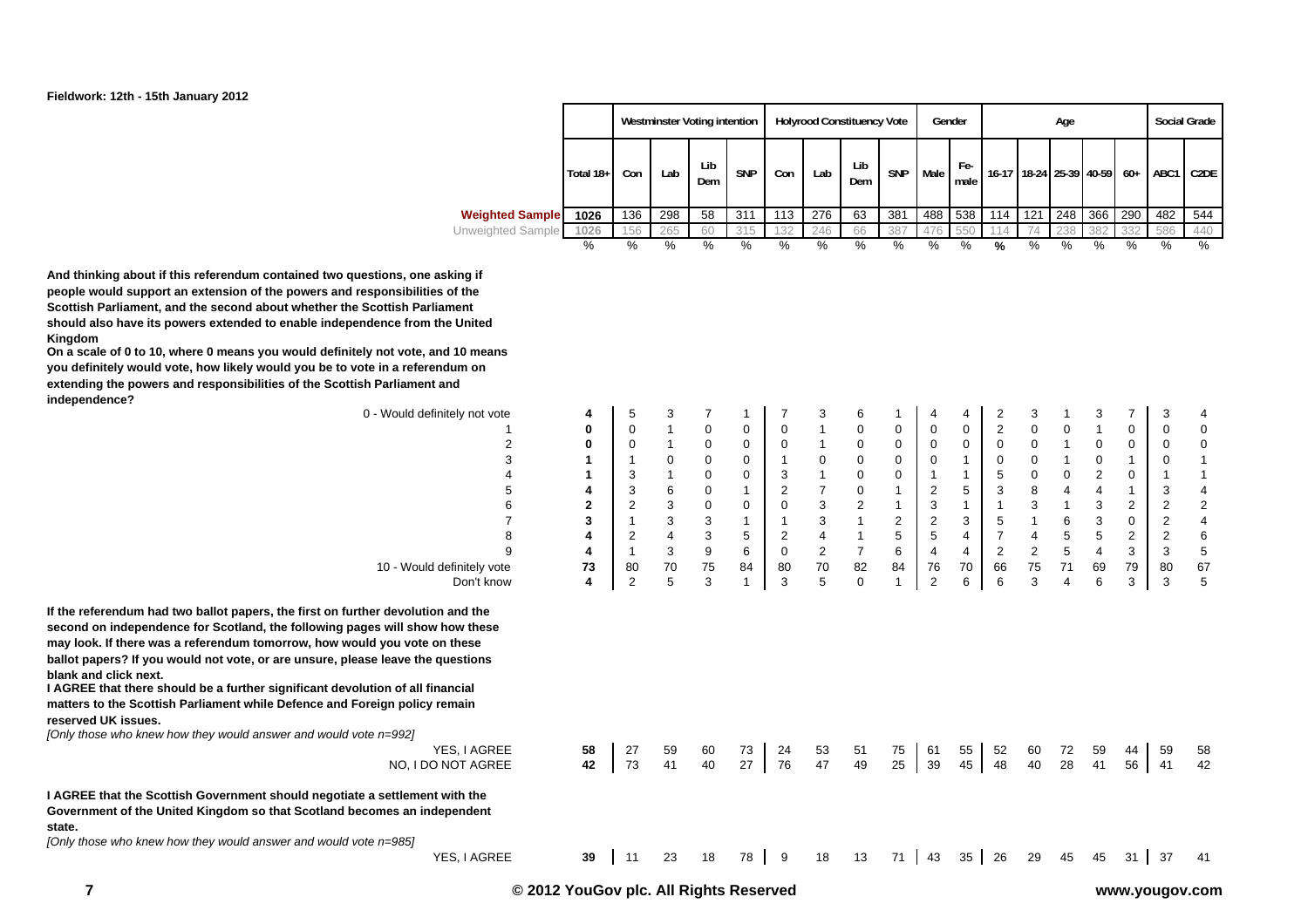

|                        |           | 2 Question<br>Referendum      | Further powers |               |       | Independence  |                  |                                    | Referendum                                              |         |                                      | Likelihood to change<br>mind |
|------------------------|-----------|-------------------------------|----------------|---------------|-------|---------------|------------------|------------------------------------|---------------------------------------------------------|---------|--------------------------------------|------------------------------|
|                        | Total 18+ | 10 - Would<br>definitely vote | Agree          | Dis-<br>agree | Agree | Dis-<br>agree | Agree<br>to both | Agree<br>further<br>powers<br>only | Agree indep   Dis-agree   University<br>endence<br>only | to both | <b>Unlikely to</b><br>change<br>mind | May<br>change<br>mind        |
| <b>Weighted Sample</b> | 1026      | 749                           | 578            | 414           | 386   | 599           | 288              | 268                                | 93                                                      | 319     | 786                                  | 168                          |
| Unweighted Sample      | 1026      | 775                           | 558            | 431           | 386   | 600           | 278              | 260                                | 101                                                     | 328     | 808                                  | 155                          |
|                        | %         | %                             | %              | %             | %     | %             | %                | %                                  | %                                                       | %       | %                                    | %                            |

**And thinking about if this referendum contained two questions, one asking if people would support an extension of the powers and responsibilities of the Scottish Parliament, and the second about whether the Scottish Parliament should also have its powers extended to enable independence from the United Kingdom**

**On a scale of 0 to 10, where 0 means you would definitely not vote, and 10 means you definitely would vote, how likely would you be to vote in a referendum on extending the powers and responsibilities of the Scottish Parliament and independence?**

| maependence?                                                                                                                                                                                                                                                                                                                                                                                              |          |             |                |                |          |                |                |                 |          |                |                |             |
|-----------------------------------------------------------------------------------------------------------------------------------------------------------------------------------------------------------------------------------------------------------------------------------------------------------------------------------------------------------------------------------------------------------|----------|-------------|----------------|----------------|----------|----------------|----------------|-----------------|----------|----------------|----------------|-------------|
| 0 - Would definitely not vote                                                                                                                                                                                                                                                                                                                                                                             | 4        | 0           | 2              | 6              |          | 5              | 0              | З               | 0        | 8              | 4              |             |
|                                                                                                                                                                                                                                                                                                                                                                                                           | 0        | 0           | $\mathbf 0$    |                | 0        |                | 0              |                 | 0        |                | 0              |             |
|                                                                                                                                                                                                                                                                                                                                                                                                           | 0        | 0           | $\mathbf 0$    | 0              | 0        | $\mathbf 0$    |                |                 | 0        | 0              | 0              | 0           |
| 3                                                                                                                                                                                                                                                                                                                                                                                                         |          | 0           | $\mathbf 0$    |                | 0        |                | 0              |                 |          |                | 0              |             |
|                                                                                                                                                                                                                                                                                                                                                                                                           |          | 0           | 0              | $\overline{2}$ | 0        |                | 0              |                 |          | $\overline{2}$ |                | 0           |
|                                                                                                                                                                                                                                                                                                                                                                                                           |          | 0           | 3              | 5              | 2        | 4              | 2              | 3               | 3        | 5              | 3              | 4           |
|                                                                                                                                                                                                                                                                                                                                                                                                           | 2        | 0           | $\overline{2}$ | 2              | 2        | $\overline{2}$ | 3              | $\overline{2}$  |          | 2              | $\overline{c}$ | 5           |
|                                                                                                                                                                                                                                                                                                                                                                                                           | 3        | $\mathbf 0$ | 3              |                |          | 3              | $\overline{c}$ | 5               | 0        | $\overline{2}$ | $\overline{c}$ | $\,$ 6 $\,$ |
| 8                                                                                                                                                                                                                                                                                                                                                                                                         |          | $\Omega$    | 5              | 4              | 6        | $\overline{4}$ | 6              | 4               | 6        | 3              | 3              | 11          |
| 9                                                                                                                                                                                                                                                                                                                                                                                                         |          | $\Omega$    | 5              | $\overline{2}$ | 5        | 3              | 5              | 5               | 6        | -1             | 5              | 3           |
| 10 - Would definitely vote                                                                                                                                                                                                                                                                                                                                                                                | 73       | 100         | 76             | 72             | 77       | 71             | 76             | 75              | 79       | 70             | 79             | 64          |
| Don't know                                                                                                                                                                                                                                                                                                                                                                                                | 4        | $\mathbf 0$ | 3              | 5              | 5        | $\overline{4}$ | 5              |                 | 3        | 6              | $\overline{c}$ | 3           |
| ballot papers? If you would not vote, or are unsure, please leave the questions<br>blank and click next.<br>I AGREE that there should be a further significant devolution of all financial<br>matters to the Scottish Parliament while Defence and Foreign policy remain<br>reserved UK issues.<br>[Only those who knew how they would answer and would vote n=992]<br>YES, I AGREE<br>NO, I DO NOT AGREE | 58<br>42 | 60<br>40    | 100<br>0       | 0<br>100       | 76<br>24 | 46<br>54       | 100<br>0       | 100<br>$\Omega$ | 0<br>100 | 0<br>100       | 55<br>45       | 78<br>22    |
| I AGREE that the Scottish Government should negotiate a settlement with the<br>Government of the United Kingdom so that Scotland becomes an independent<br>state.<br>[Only those who knew how they would answer and would vote n=985]                                                                                                                                                                     |          |             |                |                |          |                |                |                 |          |                |                |             |
| YES, I AGREE                                                                                                                                                                                                                                                                                                                                                                                              | 39       | 41          | 52             | 23             | 100      | 0              | 100            | 0               | 100      | 0              | 39             | 43          |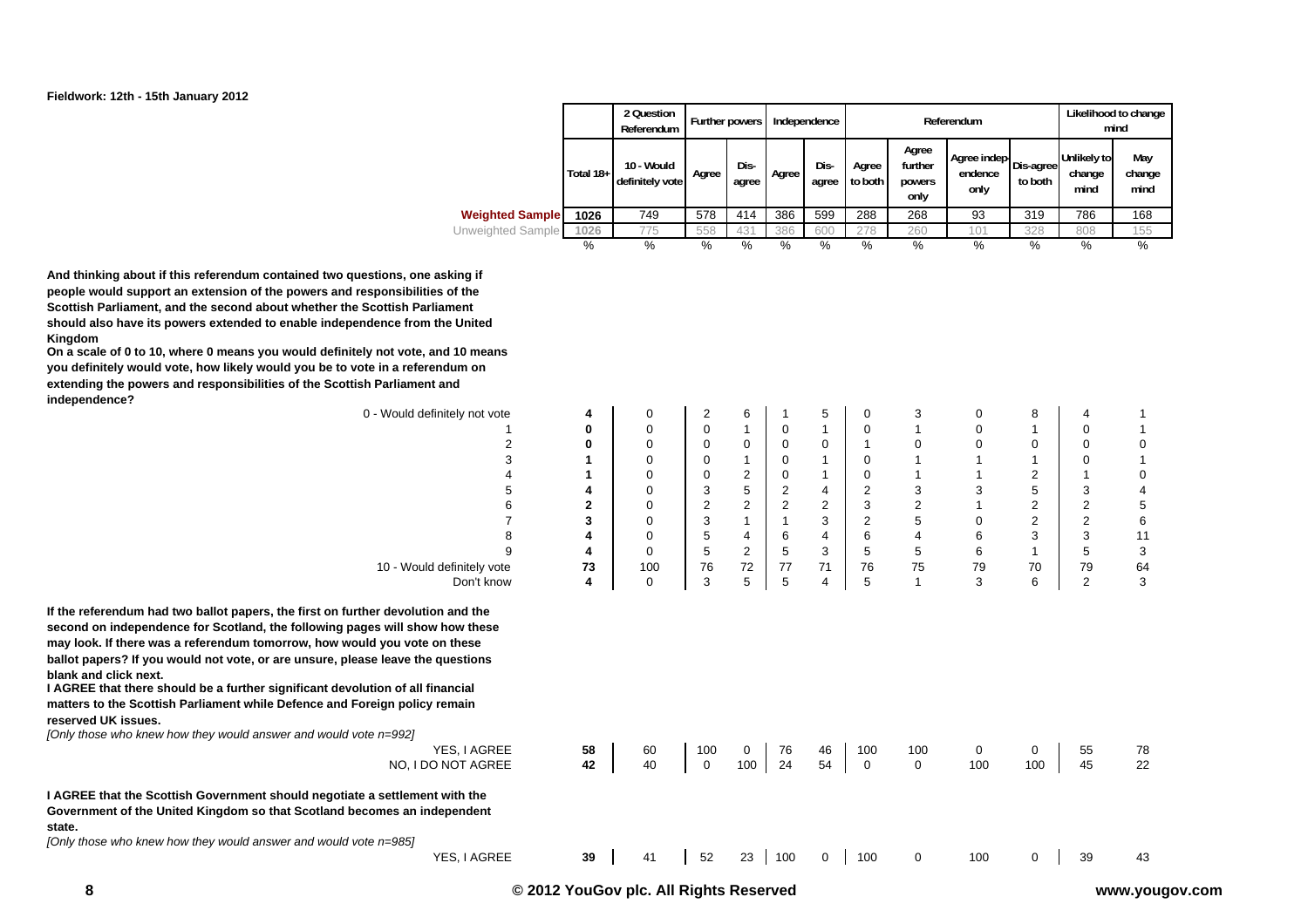

|                        |           |     |     | Westminster Voting intention |            |     |     | <b>Holyrood Constituency Vote</b> |            |      | Gender      |                         |     | Age |     |       | <b>Social Grade</b> |                   |
|------------------------|-----------|-----|-----|------------------------------|------------|-----|-----|-----------------------------------|------------|------|-------------|-------------------------|-----|-----|-----|-------|---------------------|-------------------|
|                        | Total 18+ | Con | Lab | Lib<br>Dem                   | <b>SNP</b> | Con | Lab | Lib<br>Dem                        | <b>SNP</b> | Male | Fe-<br>male | 16-17 18-24 25-39 40-59 |     |     |     | $60+$ | ABC1                | C <sub>2</sub> DE |
| <b>Weighted Sample</b> | 1026      | 136 | 298 | 58                           | 311        | 113 | 276 | 63                                | 381        | 488  | 538         | 114                     | 121 | 248 | 366 | 290   | 482                 | 544               |
| Unweighted Sample      | 1026      | 156 | 265 | 60                           | 315        | 132 | 246 | 66                                | 387        | 476  | 550         | 14                      | 74  | 238 | 382 | 332   | 586                 | 440               |
|                        | %         | %   | %   | %                            | %          | %   | %   | %                                 | %          | %    | %           | %                       | %   | %   | %   | %     | %                   | %                 |
| NO. I DO NOT AGREE     | 61        | 89  | 77  | 82                           | 22         | 91  | 82  | 87                                | 29         | 57   | 65          | 74                      |     | 55  | 55  | 69    | 63                  | 59                |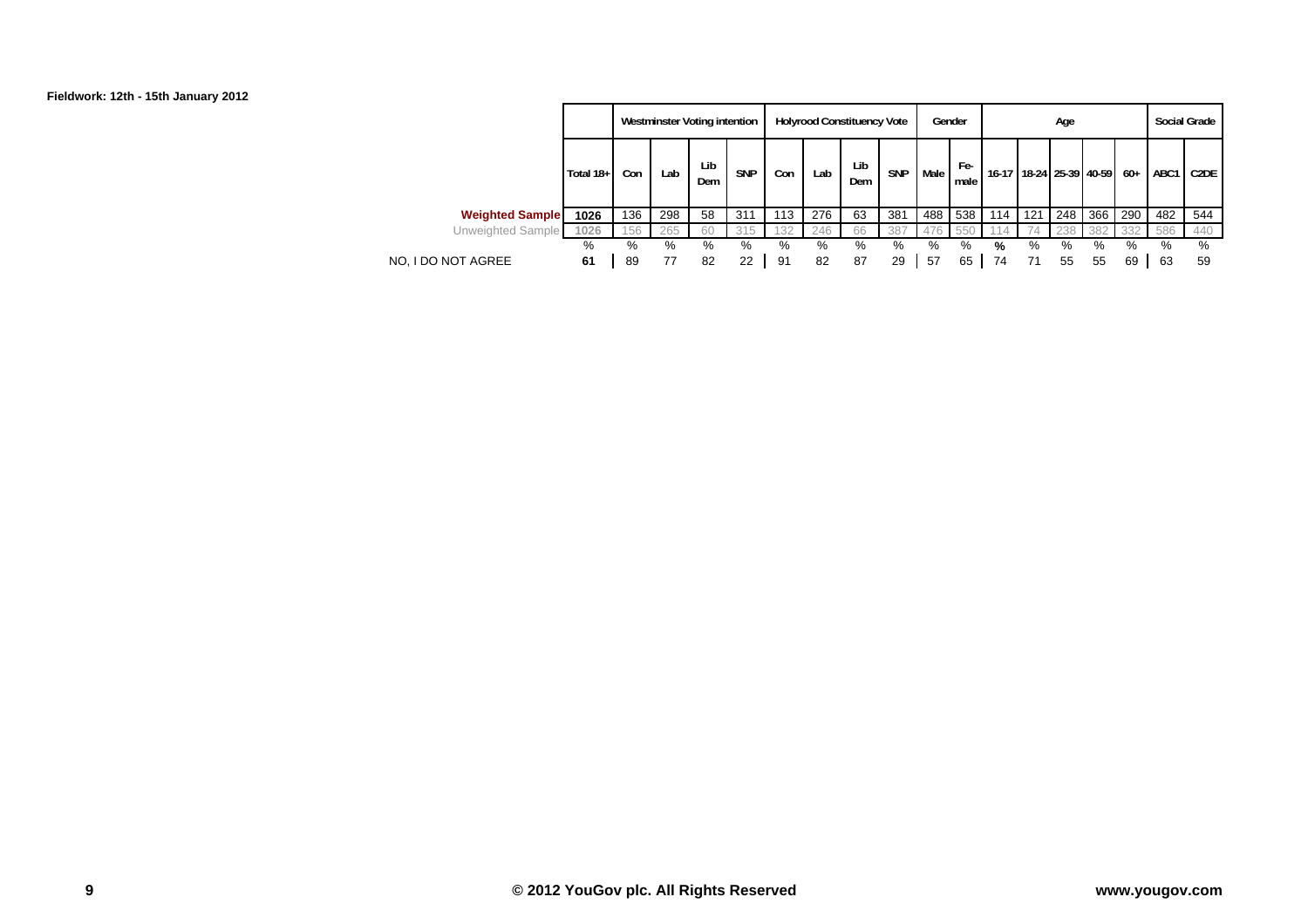

|                        |           | 2 Question<br>Referendum      | Further powers I |               |       | Independence  |                  |                                    | Referendum                                        |         |                               | Likelihood to change<br>mind |
|------------------------|-----------|-------------------------------|------------------|---------------|-------|---------------|------------------|------------------------------------|---------------------------------------------------|---------|-------------------------------|------------------------------|
|                        | Total 18+ | 10 - Would<br>definitely vote | Agree            | Dis-<br>agree | Agree | Dis-<br>agree | Agree<br>to both | Agree<br>further<br>powers<br>only | Agree indep   Dis-agree   Vive<br>endence<br>only | to both | Unlikely to<br>change<br>mind | May<br>change<br>mind        |
| <b>Weighted Sample</b> | 1026      | 749                           | 578              | 414           | 386   | 599           | 288              | 268                                | 93                                                | 319     | 786                           | 168                          |
| Unweighted Sample      | 1026      | 775                           | 558              | 431           | 386   | 600           | 278              | 260                                | 101                                               | 328     | 808                           | 155                          |
|                        | %         | %                             | %                | %             | %     | %             | %                | %                                  | %                                                 | %       | %                             | %                            |
| NO. I DO NOT AGREE     | 61        | 59                            | 48               | 77            |       | 100           | 0                | 100                                | 0                                                 | 100     | 61                            | 57                           |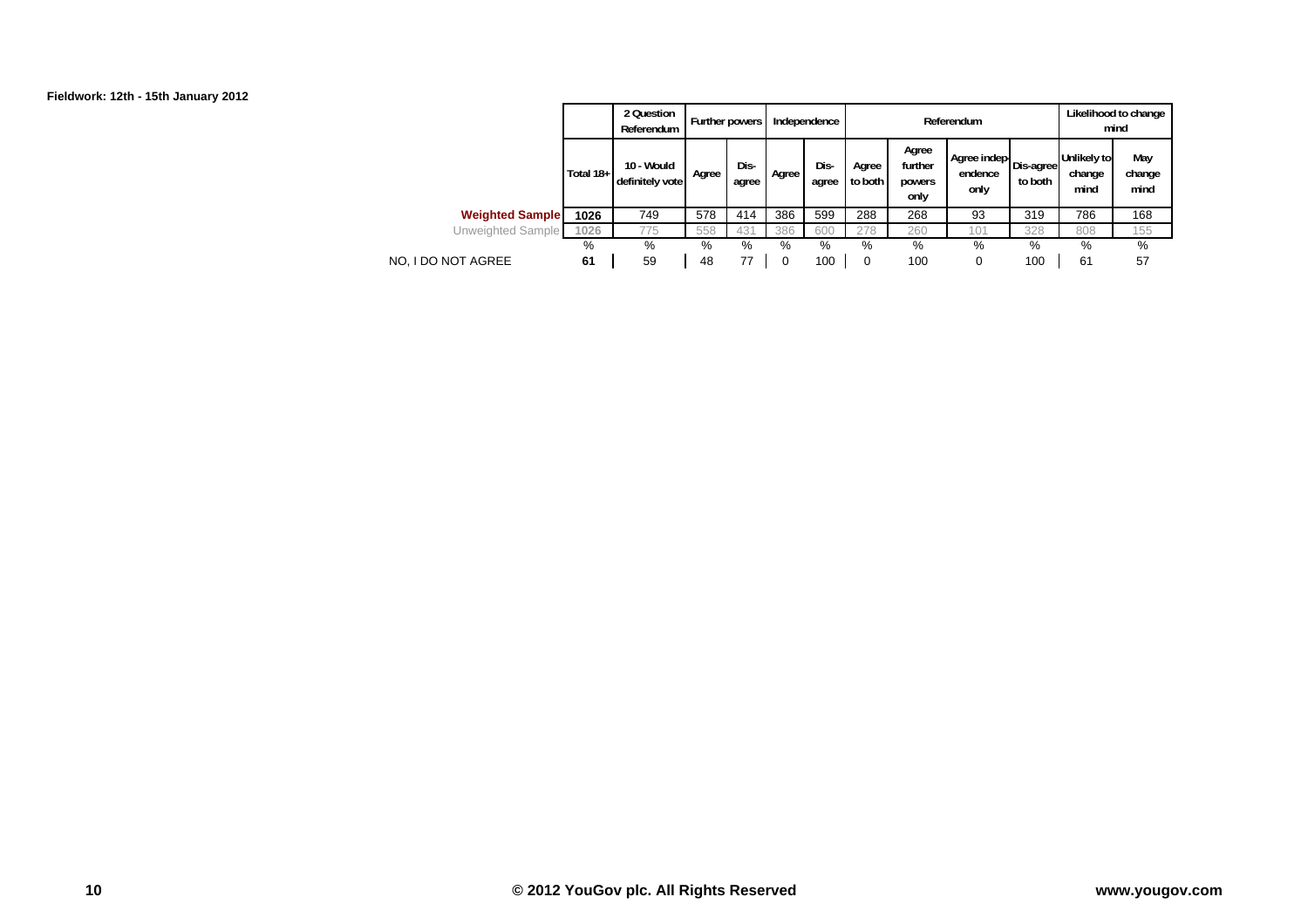

# **Fieldwork: 12th - 15th January 2012**

|                                                                                                                                                                                                                                                                                                                                                                                                                                        |                      |                             |                                           | <b>Westminster Voting intention</b> |                            |                      |                                           | <b>Holyrood Constituency Vote</b> |                     |                                    | Gender                            |                                  |                                  | Age                                                |                      |                      |                                  | <b>Social Grade</b>  |
|----------------------------------------------------------------------------------------------------------------------------------------------------------------------------------------------------------------------------------------------------------------------------------------------------------------------------------------------------------------------------------------------------------------------------------------|----------------------|-----------------------------|-------------------------------------------|-------------------------------------|----------------------------|----------------------|-------------------------------------------|-----------------------------------|---------------------|------------------------------------|-----------------------------------|----------------------------------|----------------------------------|----------------------------------------------------|----------------------|----------------------|----------------------------------|----------------------|
|                                                                                                                                                                                                                                                                                                                                                                                                                                        | Total 18+            | Con                         | Lab                                       | Lib<br>Dem                          | <b>SNP</b>                 | Con                  | Lab                                       | Lib<br>Dem                        | SNP                 | Male                               | Fe-<br>male                       |                                  |                                  | 16-17 18-24 25-39 40-59 60+                        |                      |                      | ABC1                             | C <sub>2</sub> DE    |
| <b>Weighted Sample</b>                                                                                                                                                                                                                                                                                                                                                                                                                 | 1026                 | 136                         | 298                                       | 58                                  | 311                        | 113                  | 276                                       | 63                                | 381                 | 488                                | 538                               | 114                              | 121                              | 248                                                | 366                  | 290                  | 482                              | 544                  |
| Unweighted Sample                                                                                                                                                                                                                                                                                                                                                                                                                      | 1026                 | 156                         | 265                                       | 60                                  | 315                        | 132                  | 246                                       | 66                                | 387                 | 476                                | 550                               | 114                              | 74                               | 238                                                | 382                  | 332                  | 586                              | 440                  |
|                                                                                                                                                                                                                                                                                                                                                                                                                                        | %                    | $\frac{0}{0}$               | $\%$                                      | %                                   | $\frac{0}{0}$              | %                    | %                                         | $\%$                              | $\%$                | $\%$                               | $\%$                              | %                                | %                                | $\%$                                               | $\frac{0}{0}$        | $\frac{0}{0}$        | $\%$                             | %                    |
| If the referendum had two ballot papers, the first on further devolution and the<br>second on independence for Scotland, the following pages will show how these<br>may look. If there was a referendum tomorrow, how would you vote on these<br>ballot papers?<br>[Only those who knew how they would answer and would vote n=969]<br>Agree to both<br>Agree to further powers only<br>Agree to independence only<br>Disagree to both | 30<br>28<br>10<br>33 | 8<br>18<br>$\sqrt{2}$<br>72 | 20<br>39<br>$\overline{\mathbf{4}}$<br>38 | 16<br>44<br>$\sqrt{2}$<br>38        | 55<br>17<br>$\frac{23}{5}$ | 17<br>$\frac{2}{74}$ | 14<br>37<br>$\overline{\mathbf{4}}$<br>44 | 10<br>41<br>$\sqrt{2}$<br>46      | 52<br>23<br>20<br>6 | 35<br>26<br>$\boldsymbol{9}$<br>31 | 25<br>29<br>10 <sup>1</sup><br>35 | 21<br>31<br>$\overline{7}$<br>41 | 22<br>36<br>$\overline{7}$<br>36 | 40<br>$\begin{array}{c} 32 \\ 5 \end{array}$<br>23 | 34<br>25<br>11<br>30 | 18<br>24<br>13<br>44 | 29<br>28<br>$\overline{7}$<br>35 | 30<br>27<br>12<br>31 |
| You mentioned that you would [Text inserted reflecting answers to the<br>referendum questions]. Considering that the referendum is not likely to take<br>place for at least two years, how likely, if at all, do you think it is that you may<br>change your mind about how you will vote?<br>[Only those gave an answer to at least one of the referendum questions $n=1009$ ]                                                        |                      |                             |                                           |                                     |                            |                      |                                           |                                   |                     |                                    |                                   |                                  |                                  |                                                    |                      |                      |                                  |                      |
| I am certain how I would vote in a referendum                                                                                                                                                                                                                                                                                                                                                                                          | 46                   | 69                          | 45                                        | 40                                  | 50                         | 73                   | 49                                        | 45                                | 45                  | 51                                 | 42                                | 32                               | 41                               | 39                                                 | 45                   | 56                   | 51                               | 42                   |
| I am fairly sure how I would vote, and am unlikely to change my mind                                                                                                                                                                                                                                                                                                                                                                   | 32                   | 21                          | 31                                        | 49                                  | 34                         | 19                   | 31                                        | 52                                | 35                  | 30                                 | 33                                | 33                               | 29                               | 37                                                 | 29                   | 32                   | 32                               | 31                   |
| <b>TOTAL CERTAIN/ UNLIKELY TO CHANGE</b>                                                                                                                                                                                                                                                                                                                                                                                               | 78                   | 90                          | 76                                        | 89                                  | 84                         | 92                   | 80                                        | 97                                | 80                  | 81                                 | 75                                | 65                               | 70                               | 76                                                 | 74                   | 88                   | 83                               | 73                   |
| I am not certain how I would vote, and could very well change my mind                                                                                                                                                                                                                                                                                                                                                                  | 14                   | 5                           | 12                                        | 10                                  | 13                         | 4                    | 9                                         | 3                                 | 16                  | 11                                 | 16                                | 15                               | 15                               | 17                                                 | 16                   | 8                    | 12                               | 15                   |
| I am not at all certain how I would vote, and could easily vote any way                                                                                                                                                                                                                                                                                                                                                                | 3                    | $\overline{2}$              | 4                                         | $\mathbf 0$                         | $\overline{2}$             | 2                    | 4                                         | $\mathbf 0$                       | $\overline{2}$      | $\overline{2}$                     | 3                                 | 13                               | $\overline{7}$                   | 3                                                  | $\overline{2}$       | 3                    | $\overline{2}$                   | 3                    |
| <b>TOTAL MAY CHANGE MIND</b>                                                                                                                                                                                                                                                                                                                                                                                                           | 17                   |                             | 16                                        | 10                                  | 15                         | 6                    | 13                                        | 3                                 | 18                  | 13                                 | 19                                | 28                               | 22                               | 20                                                 | 18                   | 11                   | 14                               | 18                   |
| Don't know                                                                                                                                                                                                                                                                                                                                                                                                                             | 5                    | $\mathcal{P}$               | 8                                         | $\overline{2}$                      | $\overline{2}$             |                      | $\overline{ }$                            | $\Omega$                          | $\overline{2}$      | 5                                  | 6                                 | 6                                | 8                                |                                                    | 9                    |                      | $\overline{2}$                   | 8                    |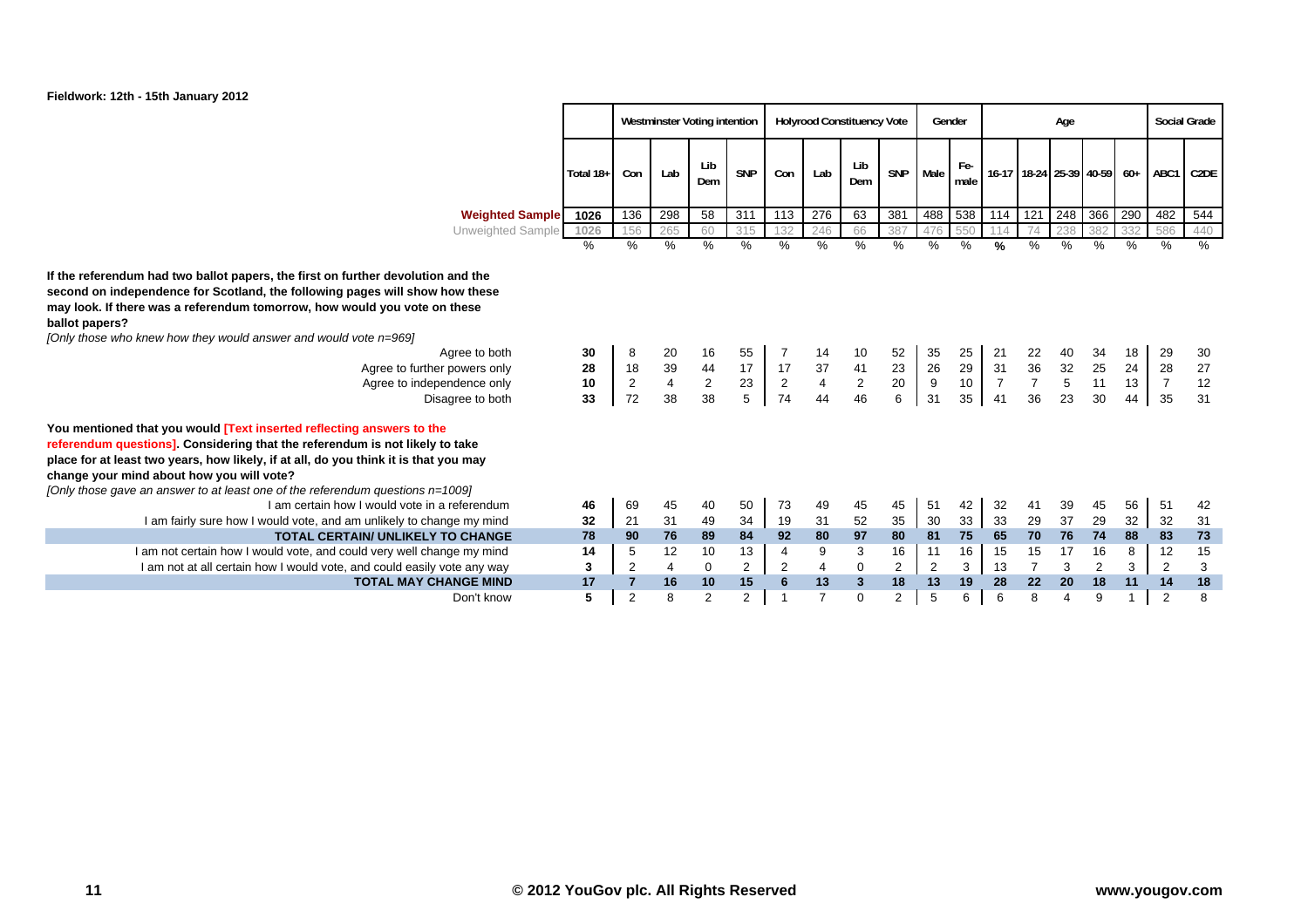

|                                                                                                                                                                                                                                                                                                                                                                                                                                        |                      | 2 Question<br>Referendum      |                                        |                              | Further powers   Independence          |                    |                                      |                                    | Referendum                               |                              |                               | Likelihood to change<br>mind |
|----------------------------------------------------------------------------------------------------------------------------------------------------------------------------------------------------------------------------------------------------------------------------------------------------------------------------------------------------------------------------------------------------------------------------------------|----------------------|-------------------------------|----------------------------------------|------------------------------|----------------------------------------|--------------------|--------------------------------------|------------------------------------|------------------------------------------|------------------------------|-------------------------------|------------------------------|
|                                                                                                                                                                                                                                                                                                                                                                                                                                        | Total 18+            | 10 - Would<br>definitely vote | Agree                                  | Dis-<br>agree                | Agree                                  | Dis-<br>agree      | Agree<br>to both                     | Agree<br>further<br>powers<br>only | Agree indep Dis-agree<br>endence<br>only | to both                      | Unlikely to<br>change<br>mind | May<br>change<br>mind        |
| <b>Weighted Sample</b>                                                                                                                                                                                                                                                                                                                                                                                                                 | 1026                 | 749                           | 578                                    | 414                          | 386                                    | 599                | 288                                  | 268                                | 93                                       | 319                          | 786                           | 168                          |
| Unweighted Sample                                                                                                                                                                                                                                                                                                                                                                                                                      | 1026                 | 775                           | 558                                    | 431                          | 386                                    | 600                | 278                                  | 260                                | 101                                      | 328                          | 808                           | 155                          |
|                                                                                                                                                                                                                                                                                                                                                                                                                                        | %                    | %                             | %                                      | $\%$                         | $\frac{0}{0}$                          | %                  | %                                    | $\frac{0}{0}$                      | %                                        | %                            | $\%$                          | %                            |
| If the referendum had two ballot papers, the first on further devolution and the<br>second on independence for Scotland, the following pages will show how these<br>may look. If there was a referendum tomorrow, how would you vote on these<br>ballot papers?<br>[Only those who knew how they would answer and would vote n=969]<br>Agree to both<br>Agree to further powers only<br>Agree to independence only<br>Disagree to both | 30<br>28<br>10<br>33 | 31<br>28<br>10<br>31          | 52<br>48<br>$\mathbf 0$<br>$\mathbf 0$ | 0<br>$\mathbf 0$<br>23<br>77 | 76<br>$\mathbf 0$<br>24<br>$\mathbf 0$ | 0<br>46<br>0<br>54 | 100<br>0<br>$\pmb{0}$<br>$\mathbf 0$ | 0<br>100<br>0<br>$\Omega$          | 0<br>0<br>100<br>$\Omega$                | 0<br>0<br>$\mathbf 0$<br>100 | 29<br>25<br>10<br>36          | 34<br>43<br>9<br>14          |
| You mentioned that you would [Text inserted reflecting answers to the                                                                                                                                                                                                                                                                                                                                                                  |                      |                               |                                        |                              |                                        |                    |                                      |                                    |                                          |                              |                               |                              |
| referendum questions]. Considering that the referendum is not likely to take<br>place for at least two years, how likely, if at all, do you think it is that you may<br>change your mind about how you will vote?<br>[Only those gave an answer to at least one of the referendum questions $n=1009$ ]                                                                                                                                 |                      |                               |                                        |                              |                                        |                    |                                      |                                    |                                          |                              |                               |                              |
| I am certain how I would vote in a referendum                                                                                                                                                                                                                                                                                                                                                                                          | 46                   | 53                            | 39                                     | 57                           | 47                                     | 47                 | 46                                   | 33                                 | 49                                       | 59                           | 59                            | 0                            |
| I am fairly sure how I would vote, and am unlikely to change my mind                                                                                                                                                                                                                                                                                                                                                                   | 32                   | 31                            | 34                                     | 28                           | 31                                     | 33                 | 31                                   | 39                                 | 32                                       | 27                           | 41                            | $\mathbf 0$                  |
| <b>TOTAL CERTAIN/ UNLIKELY TO CHANGE</b>                                                                                                                                                                                                                                                                                                                                                                                               | 78                   | 84                            | 73                                     | 85                           | 78                                     | 80                 | 77                                   | 72                                 | 81                                       | 86                           | 100                           | $\mathbf{0}$                 |
| I am not certain how I would vote, and could very well change my mind                                                                                                                                                                                                                                                                                                                                                                  | 14                   | 12                            | 19                                     | $\overline{7}$               | 14                                     | 13                 | 15                                   | 22                                 | 12                                       | 5                            | 0                             | 83                           |
| I am not at all certain how I would vote, and could easily vote any way                                                                                                                                                                                                                                                                                                                                                                | 3                    | 2                             | 3                                      | $\sqrt{2}$                   | 3                                      | $\overline{2}$     | 3                                    | 3                                  | 4                                        | 2                            | $\mathbf 0$                   | 17                           |
| <b>TOTAL MAY CHANGE MIND</b>                                                                                                                                                                                                                                                                                                                                                                                                           | 17                   | 14                            | 22                                     | 9                            | 17                                     | 15                 | 18                                   | 25                                 | 16                                       | $\overline{7}$               | $\bf{0}$                      | 100                          |
| Don't know                                                                                                                                                                                                                                                                                                                                                                                                                             | 5                    | $\overline{2}$                | 5                                      |                              | 5                                      |                    | 5                                    | 3                                  | 4                                        | 7                            | $\Omega$                      | $\Omega$                     |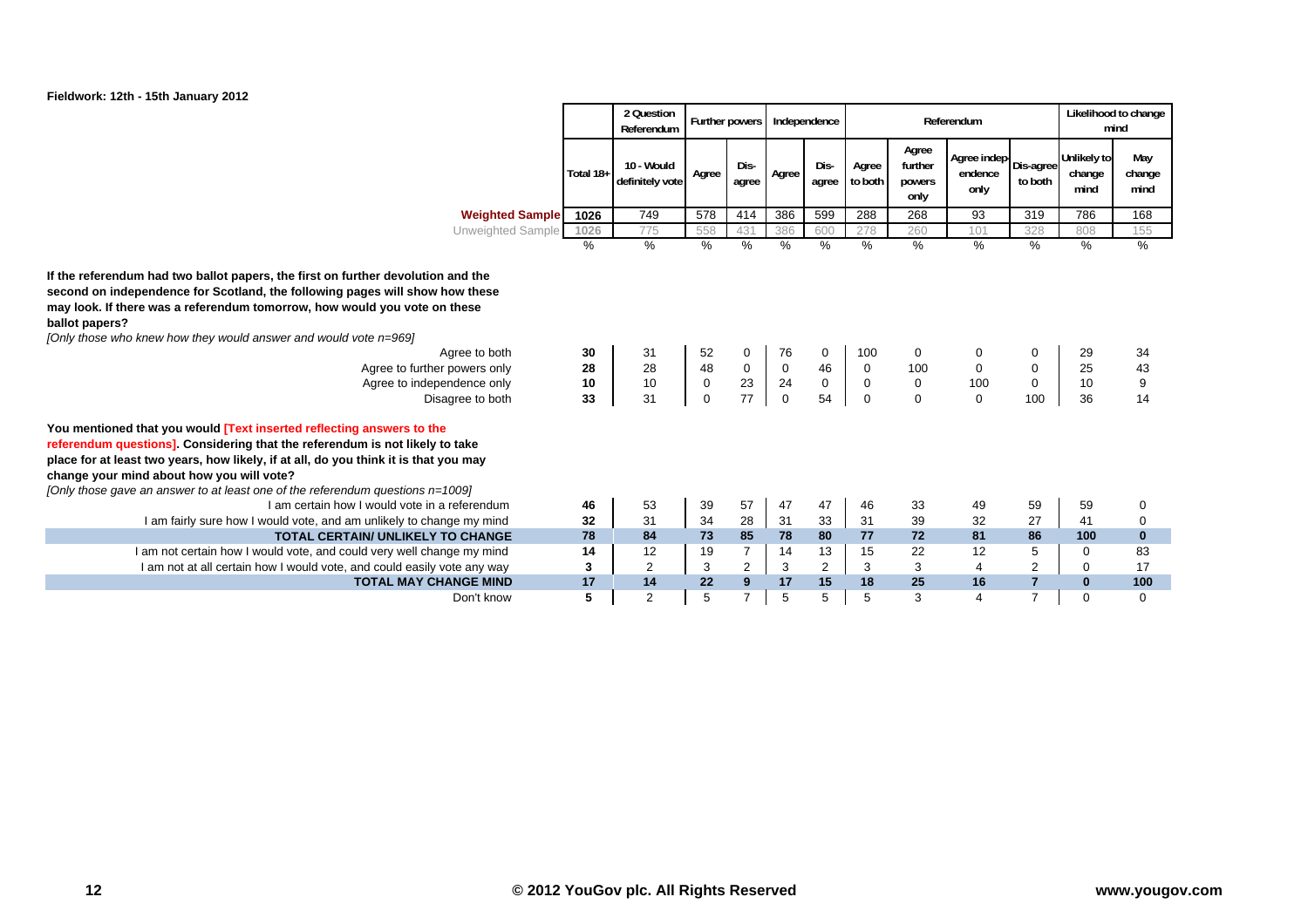

|                                                                                                                                      |                | Westminster Voting intention |                         |                |                  | <b>Holyrood Constituency Vote</b> |                           |                                       |                |                | Gender         | Age            |                             |                |                           | <b>Social Grade</b> |                |                   |
|--------------------------------------------------------------------------------------------------------------------------------------|----------------|------------------------------|-------------------------|----------------|------------------|-----------------------------------|---------------------------|---------------------------------------|----------------|----------------|----------------|----------------|-----------------------------|----------------|---------------------------|---------------------|----------------|-------------------|
|                                                                                                                                      | Total 18+      | Con                          | Lab                     | Lib<br>Dem     | SNP              | Con                               | Lab                       | Lib<br>Dem                            | SNP            | Male           | Fe-<br>male    |                | 16-17 18-24 25-39 40-59 60+ |                |                           |                     | ABC1           | C <sub>2</sub> DE |
| <b>Weighted Sample</b>                                                                                                               | 1026           | 136                          | 298                     | 58             | 311              | 113                               | 276                       | 63                                    | 381            | 488            | 538            | 114            | 121                         | 248            | 366                       | 290                 | 482            | 544               |
| Unweighted Sample                                                                                                                    | 1026           | 156                          | 265                     | 60             | 315              | 132                               | 246                       | 66                                    | 387            | 476            |                |                | 74                          | 238            | 382                       | 332                 | 586            | 440               |
|                                                                                                                                      | %              | $\%$                         | $\%$                    | %              | $\%$             | %                                 | %                         | %                                     | $\%$           | %              | $\frac{0}{0}$  | %              | %                           | $\%$           | %                         | %                   | %              | %                 |
| Would you support or oppose the UK government calling a referendum on                                                                |                |                              |                         |                |                  |                                   |                           |                                       |                |                |                |                |                             |                |                           |                     |                |                   |
| Scottish independence?                                                                                                               |                |                              |                         |                |                  |                                   |                           |                                       |                |                |                |                |                             |                |                           |                     |                |                   |
| Support                                                                                                                              | 35             | 58                           | 41                      | 41             | 23               | 61                                | 46                        | 36                                    | 21             | 36             | 33             | 23             | 30                          | 33             | 35                        | 38                  | 34             | 35                |
| Oppose                                                                                                                               | 47             | 29                           | 39                      | 43             | 70               | 24                                | 35                        | 45                                    | 71             | 51             | 42             | 49             | 45                          | 43             | 47                        | 49                  | 49             | 45                |
| Don't know                                                                                                                           | 19             | 14                           | 20                      | 16             | $\boldsymbol{8}$ | 15                                | 19                        | 18                                    | 8              | 13             | 24             | 28             | 25                          | 23             | 18                        | 13                  | 17             | 20                |
| And on a scale of 0 to 10, where 0 means you would definitely not vote, and 10                                                       |                |                              |                         |                |                  |                                   |                           |                                       |                |                |                |                |                             |                |                           |                     |                |                   |
| means you definitely would vote, how likely would you be to vote if the UK<br>government held a referendum on Scottish independence? |                |                              |                         |                |                  |                                   |                           |                                       |                |                |                |                |                             |                |                           |                     |                |                   |
| 0 - Would definitely not vote                                                                                                        | 8              | 3                            |                         | 8              | 14               | 3                                 | 4                         |                                       | 12             |                |                | 9              | 3                           | 5              | 9                         | 11                  | 8              | 8                 |
|                                                                                                                                      | 1              | $\pmb{0}$                    |                         | $\pmb{0}$      | $\mathbf{1}$     | $\mathbf 0$                       |                           | $\mathbf 0$                           | $\mathbf{1}$   | $\overline{1}$ | $\mathbf{1}$   | $\pmb{0}$      | $\pmb{0}$                   | $\pmb{0}$      | $\mathbf{1}$              | $\mathbf{1}$        | $\mathbf 0$    |                   |
| 2                                                                                                                                    |                | $\mathbf 0$                  |                         | $\sqrt{2}$     | $\mathbf 0$      | $\pmb{0}$                         |                           |                                       | $\mathbf 0$    | $\overline{1}$ | $\overline{1}$ | $\mathbf 0$    | $\mathbf 0$                 | $\mathbf 2$    | $\mathbf 0$               | $\mathbf 0$         | 0              |                   |
| 3                                                                                                                                    |                | $\mathbf 0$                  |                         | $\sqrt{2}$     | 3                | $\mathsf{O}\xspace$               | $\mathbf 0$               | $\begin{array}{c} 2 \\ 1 \end{array}$ | 3              | $\overline{2}$ | $\mathbf 0$    | 3              | $\overline{\mathbf{4}}$     | $\mathbf{1}$   | $\mathbf 0$               | $\mathbf{1}$        |                |                   |
|                                                                                                                                      |                | $\overline{2}$               |                         | $\mathbf 0$    | $\mathbf 0$      | $\mathbf{1}$                      |                           |                                       | $\mathbf 0$    | $\overline{1}$ | $\mathbf{1}$   | $\mathbf 0$    | $\pmb{0}$                   | $\mathbf{1}$   | $\sqrt{2}$                | $\mathbf{1}$        |                |                   |
|                                                                                                                                      |                | 3                            | $\overline{\mathbf{c}}$ | $\pmb{0}$      | 5                |                                   | $\sqrt{2}$                | 0                                     | 5              | 3              | 5              | $\mathbf 0$    | $\sqrt{5}$                  | $\sqrt{5}$     | $\overline{\mathbf{4}}$   | 3                   | 3              | 4                 |
|                                                                                                                                      | $\overline{2}$ |                              | $\overline{2}$          | $\overline{2}$ | $\mathbf 0$      | $\mathbf{1}$                      |                           | 0                                     | $\mathbf{1}$   | $\overline{1}$ | 2              | 6              | $\overline{c}$              | $\mathbf 2$    | $\overline{2}$            | $\mathbf{1}$        | $\overline{2}$ | $\mathbf{1}$      |
|                                                                                                                                      | 3              | $\overline{2}$               | $\overline{a}$          |                | 2                | $\sqrt{2}$                        | $\mathsf 3$               |                                       | $\overline{2}$ | 3              | 3              | 6              | $\mathbf{1}$                | $\sqrt{5}$     | $\ensuremath{\mathsf{3}}$ | $\mathbf{1}$        | $\overline{2}$ | 4                 |
| 8                                                                                                                                    | 3              | $\overline{2}$               |                         | $\overline{7}$ | $\overline{4}$   | $\sqrt{2}$                        |                           | 5                                     | 4              | 3              | 3              | $\overline{4}$ | 3                           | $\overline{4}$ | 3                         | $\overline{2}$      | 3              | $\mathbf{3}$      |
| 9                                                                                                                                    |                |                              | $\overline{4}$          | $\sqrt{2}$     | 4                | $\mathbf{1}$                      | $\ensuremath{\mathsf{3}}$ | $\overline{c}$                        | $\overline{4}$ | 5              | 3              | $\overline{7}$ | $\overline{\mathbf{4}}$     | $\sqrt{2}$     | 5                         | 3                   | $\overline{2}$ | $\,$ 5 $\,$       |
| 10 - Would definitely vote                                                                                                           | 65             | 85                           | 71                      | 71             | 56               | 88                                | 76                        | $\bf 79$                              | 56             | 64             | 66             | 58             | 71                          | 64             | 61                        | 68                  | 70             | 61                |
| Don't know                                                                                                                           | 9              | $\overline{2}$               | 9                       | 5              | 10 <sup>1</sup>  | $\overline{2}$                    | 6                         | $\overline{2}$                        | 11             | $\overline{7}$ | 10             | 8              | 8                           | 10             | 9                         | 8                   | 8              | 9                 |